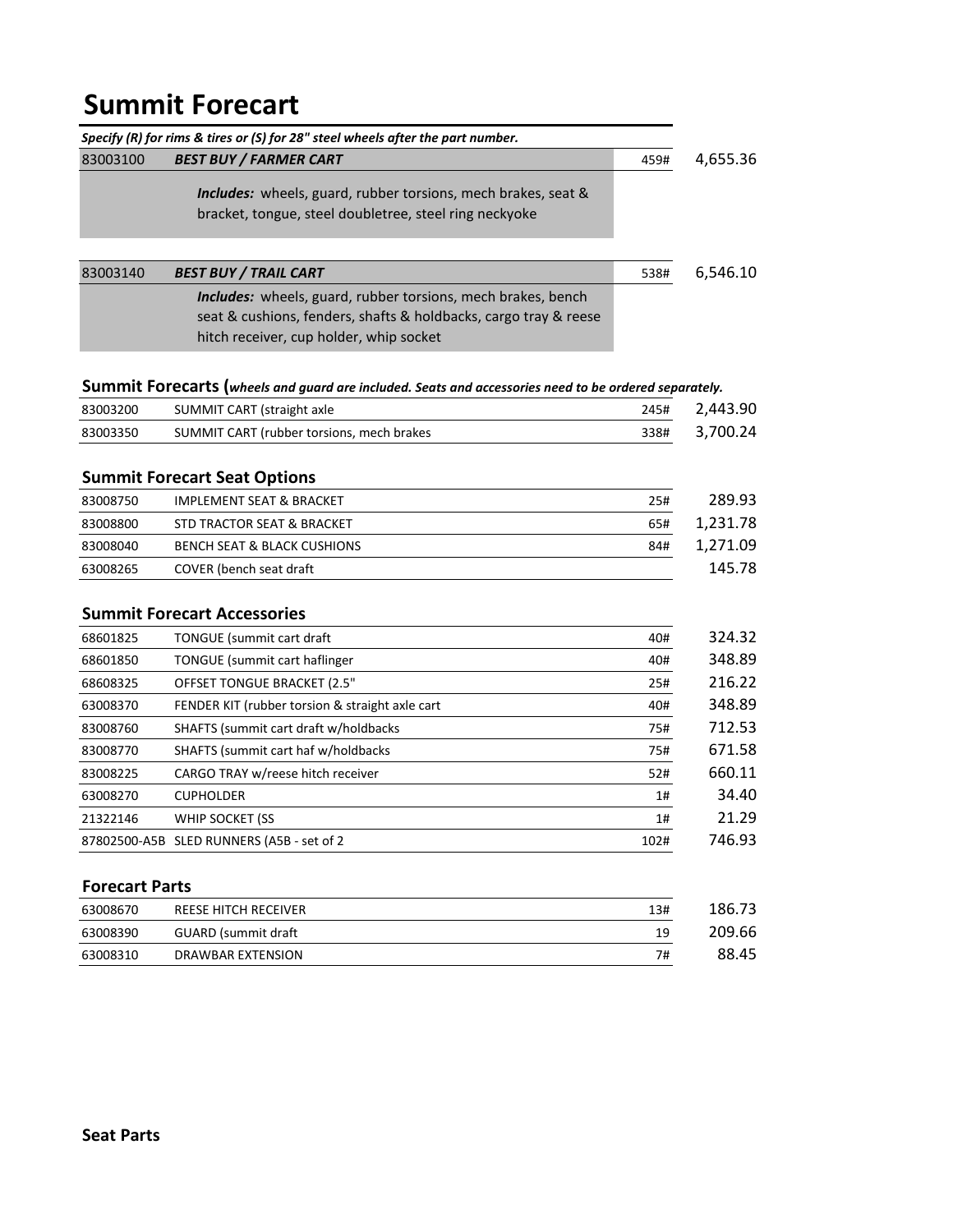| 83008740  | <b>IMPLEMENT SEAT</b>                    | 7#  | 106.47 |
|-----------|------------------------------------------|-----|--------|
| 63008740  | SEAT BRACKET (20"                        | 18# | 188.37 |
| 63008280  | <b>CUSHION</b> (implement seat)          | 2#  | 103.19 |
| 63008046  | BENCH SEAT (44" draft                    |     | 717.44 |
| 63008030L | ARMREST (11"                             |     | 62.24  |
| 63008030R | ARMREST (11"                             |     | 62.24  |
| 470620071 | <b>BACKSTRAP (16"</b>                    |     | 19.66  |
| 63008060  | <b>BENCH SEAT BAR (draft</b>             |     | 139.23 |
| 63008070  | <b>BENCH SEAT SOCKET</b>                 |     | 96.64  |
| 63008075  | BENCH SEAT TO SPRING BRACKET             |     | 34.40  |
| 26875250  | SPRING (1-1/4X24 full 2 leaf, bench seat |     | 137.59 |
| 26873756  | SPRING (C.406X2.0X6.75, seat bracket     |     | 29.48  |

# **Tongue & Shaft Parts**

| 63008790 | SHAFT PIPE (draft - original cart - 1" |     | 113.02 |
|----------|----------------------------------------|-----|--------|
| 63008795 | SHAFT PIPE (summit draft - 1.25"       |     | 121.21 |
| 63008800 | SHAFT PIPE (summit haf - 1"            |     | 101.56 |
| 63008245 | CART TONGUE BRACKET (old style raised  | 40# | 406.22 |

## **Brake Parts**

| 64008150 | BRAKE DRUM (440 hub x 4.125in | 80.26  |
|----------|-------------------------------|--------|
| 64008155 | BRAKE DRUM (545 hub x 4.00in  | 47.50  |
| 64008160 | BRAKE DRUM (660 hub x 4.00in  | 113.02 |
| 63008120 | BRAKE BAND (8in LH painted    | 155.61 |
| 63008125 | BRAKE BAND (8in RH painted    | 155.61 |

#### **Misc Parts**

| 471085004 | SPINDLE (1.625X10.00 - 450 hub                    | 73.71  |
|-----------|---------------------------------------------------|--------|
| 471090010 | SPINDLE (1.75X11.563 - 545 hub                    | -80.26 |
| 471095011 | SPINDLE (2.00X14.125 - 660 hub                    | 91.73  |
| 63008397  | GUARD BRACKET KIT (std cart guard to summit guard | 80.26  |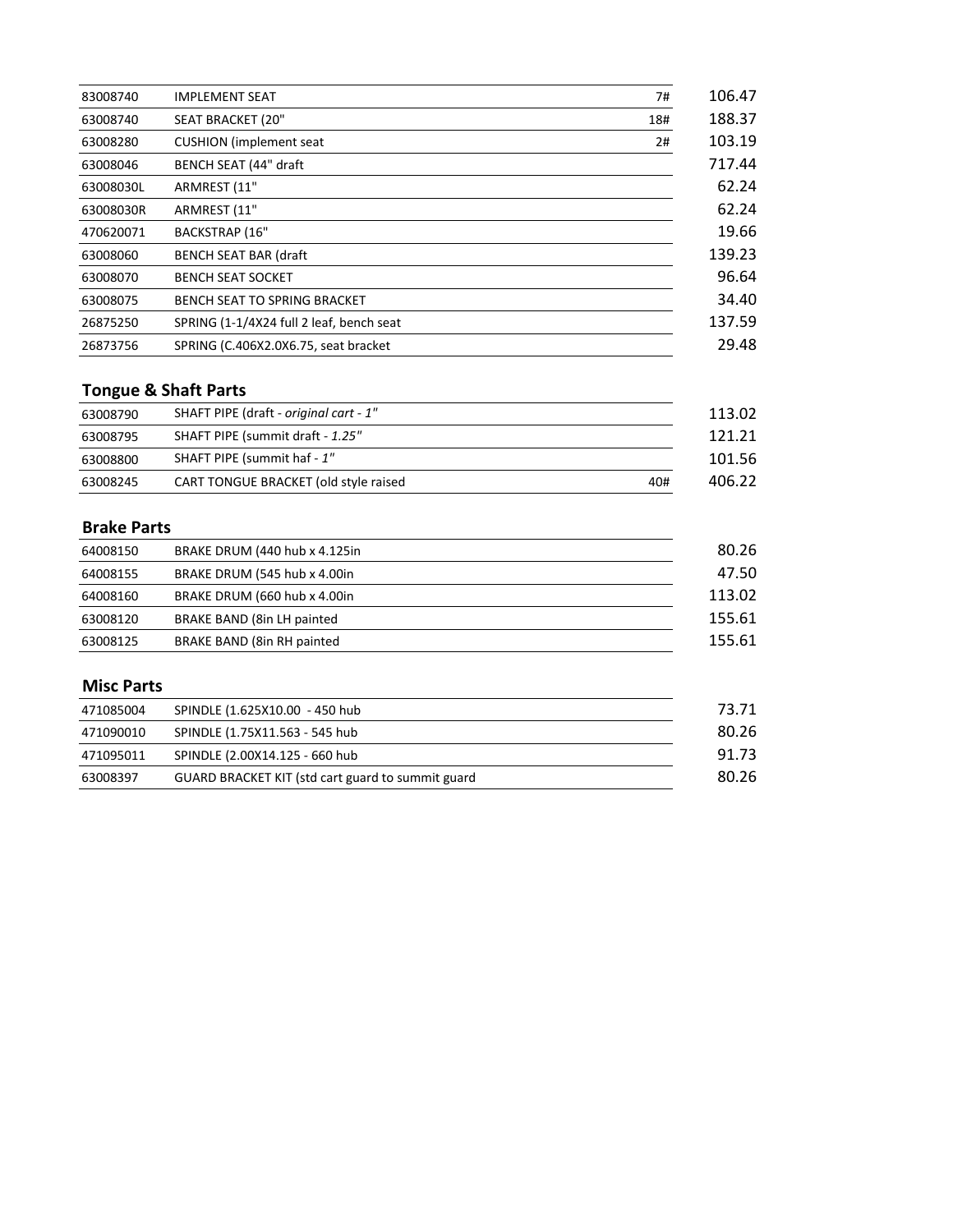# **Summit Haflinger Forecart**

|            | Specify (R) for rims & tires or (S) for 24" steel wheels after the part number.                                                                                                    |      |          |
|------------|------------------------------------------------------------------------------------------------------------------------------------------------------------------------------------|------|----------|
| 83001500   | <b>BEST BUY / BASIC HAFLINGER CART</b><br>$\pi$ רומים (איזופפוז, guaru, rupper torsions, mech brakes, seat $\alpha$<br>hracket shafts & holdbacks                                  | 292# | 3,961.03 |
| 83001600   | <b>BEST BUY / TRAIL HAFLINGER CART</b>                                                                                                                                             | 421# | 5,915.33 |
|            | <b>Includes:</b> wheels, guard, rubber torsions, mech brakes, bench<br>seat & cushions, shafts & holdbacks, fenders, cargo tray & reese<br>hitch receiver, cup holder, whip socket |      |          |
| 83001800   | <b>HAFLINGER CART</b>                                                                                                                                                              | 196# | 3,220.31 |
|            | <b>Includes</b> : wheels, guard, rubber torsions, mech brakes                                                                                                                      |      |          |
|            | <b>Haflinger Forecart Seat Options</b>                                                                                                                                             |      |          |
| 83008750   | <b>IMPLEMENT SEAT &amp; BRACKET</b>                                                                                                                                                | 25#  | 289.93   |
| 83008050   | <b>HAF BENCH SEAT &amp; BLACK CUSHIONS</b>                                                                                                                                         | 70#  | 1,271.09 |
|            | <b>Haflinger Forecart Accessories</b>                                                                                                                                              |      |          |
| 68601045   | TONGUE (3800 & 4700 raised, haf - summit haf cart, 2"                                                                                                                              | 42#  | 324.32   |
| 68608315   | <b>OFFSET TONGUE BRACKET (2)</b>                                                                                                                                                   | 18#  | 209.66   |
| 83008780   | SHAFTS (summit haf cart w/holdbacks                                                                                                                                                | 52#  | 573.30   |
| 63008365   | FENDER KIT (haf cart                                                                                                                                                               | 30#  | 317.77   |
| 83008225   | CARGO TRAY w/reese hitch receiver                                                                                                                                                  | 52#  | 660.11   |
|            | 87802500-P4B SLED RUNNERS (P4B - set of 2                                                                                                                                          | 102# | 746.93   |
| 63008260   | CART TONGUE BRACKET ADAPTOR (haf, old style raised                                                                                                                                 |      | 366.91   |
|            | <b>Economy Cart</b>                                                                                                                                                                |      |          |
|            | 20" wheels, seat, guard, haflinger shafts, and holdbacks included.                                                                                                                 |      |          |
| 63001500-R | <b>ECONOMY FORECART (rims &amp; tires</b>                                                                                                                                          |      | 2,371.82 |
| 63001500-S | <b>ECONOMY FORECART (steel wheels</b>                                                                                                                                              |      | 2,371.82 |

# **Logging Cart**

| Wheels, quard, seat, steel tongue, chain saw scabbard, steel doubletree, and steel ring neckyoke included. |                            |      |          |
|------------------------------------------------------------------------------------------------------------|----------------------------|------|----------|
| 85402000-R                                                                                                 | LOGGING CART (rims & tires | 530# | 5,831.28 |
| 85402000-S                                                                                                 | LOGGING CART (steel wheels | 530# | 5,801.80 |
| <b>Logging Cart Parts</b>                                                                                  |                            |      |          |

| 65408600 | logging cart) ا<br>SCABBARD | 15# | סא מחכ<br>אכ. |
|----------|-----------------------------|-----|---------------|
|          |                             |     |               |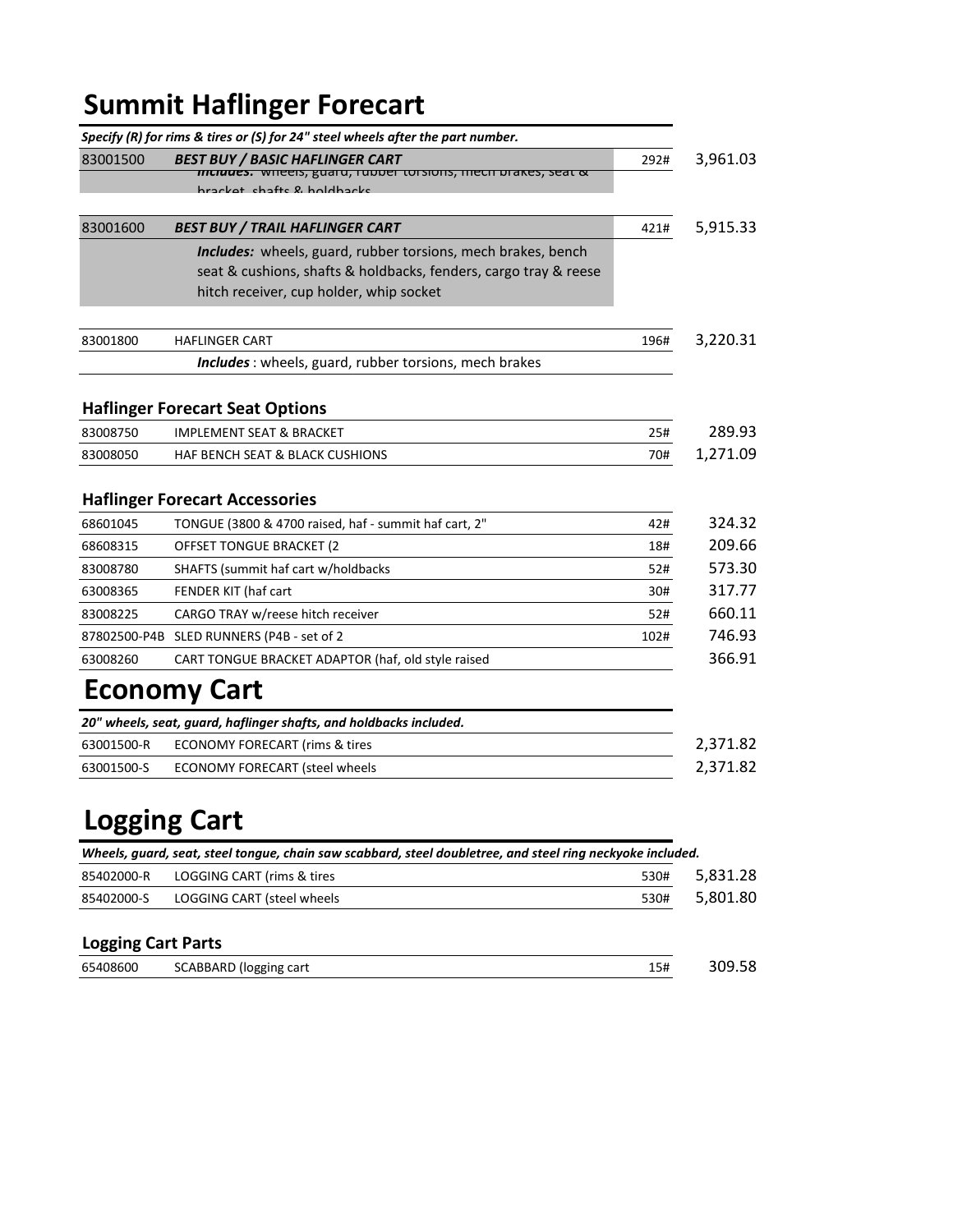# **Blade**

| 83006200           | <b>BEST BUY / BLADE</b>                                                                                                                               | 267# |
|--------------------|-------------------------------------------------------------------------------------------------------------------------------------------------------|------|
|                    | Includes: 7' blade kit, skid shoes, blade wings                                                                                                       |      |
|                    |                                                                                                                                                       |      |
| <b>Blades</b>      |                                                                                                                                                       |      |
| 63006120           | BLADE KIT (7', forecart                                                                                                                               | 211# |
| 63006400           | <b>BLADE SKID SHOES</b>                                                                                                                               | 17#  |
| 63006450           | <b>BLADE WINGS</b>                                                                                                                                    | 57#  |
| <b>Blade Parts</b> |                                                                                                                                                       |      |
| 63006240           | <b>BLADE LEVER</b>                                                                                                                                    |      |
| 470660107          | <b>BLADE LEVER CONNECTOR</b>                                                                                                                          |      |
| 63006200           | <b>BLADE FRAME TUBE</b>                                                                                                                               |      |
| 63006260           | <b>BLADE NOTCH BRACKET</b>                                                                                                                            |      |
| 63006280           | <b>BLADE REAR BRACKET</b>                                                                                                                             |      |
| 63006220           | <b>BLADE HOLDER BRACKET</b>                                                                                                                           |      |
| 470620527          | <b>BLADE ONLY (7'</b>                                                                                                                                 |      |
|                    | Wheels, bale spears, and mechanical winch included.                                                                                                   |      |
| 60204000-R         | BALE MOVER & UNROLLER (rims & tires                                                                                                                   | 820# |
| 60204000-S         | BALE MOVER & UNROLLER (steel wheels                                                                                                                   | 820# |
| <b>Work Sled</b>   |                                                                                                                                                       |      |
| 88004000           | <b>BEST BUY / WORK SLED</b>                                                                                                                           | 689  |
|                    | Includes: steel tongue, dash, poly seat & cushions, seat cover,<br>11" sideboards, steel doubletree & steel ring neckyoke, cup<br>holder, whip socket |      |
| <b>Work Sled</b>   |                                                                                                                                                       |      |
| 88006000           | <b>WORK SLED</b>                                                                                                                                      | 481# |
|                    | Includes : steel tongue and bolt on dash.                                                                                                             |      |
|                    | <b>Work Sled Accessories</b>                                                                                                                          |      |
| 88008500           | BENCH SEAT (floor mount w/black cushions                                                                                                              | 78#  |
| 68008600           | SIDE EXTENSIONS (sled - 11"                                                                                                                           | 78#  |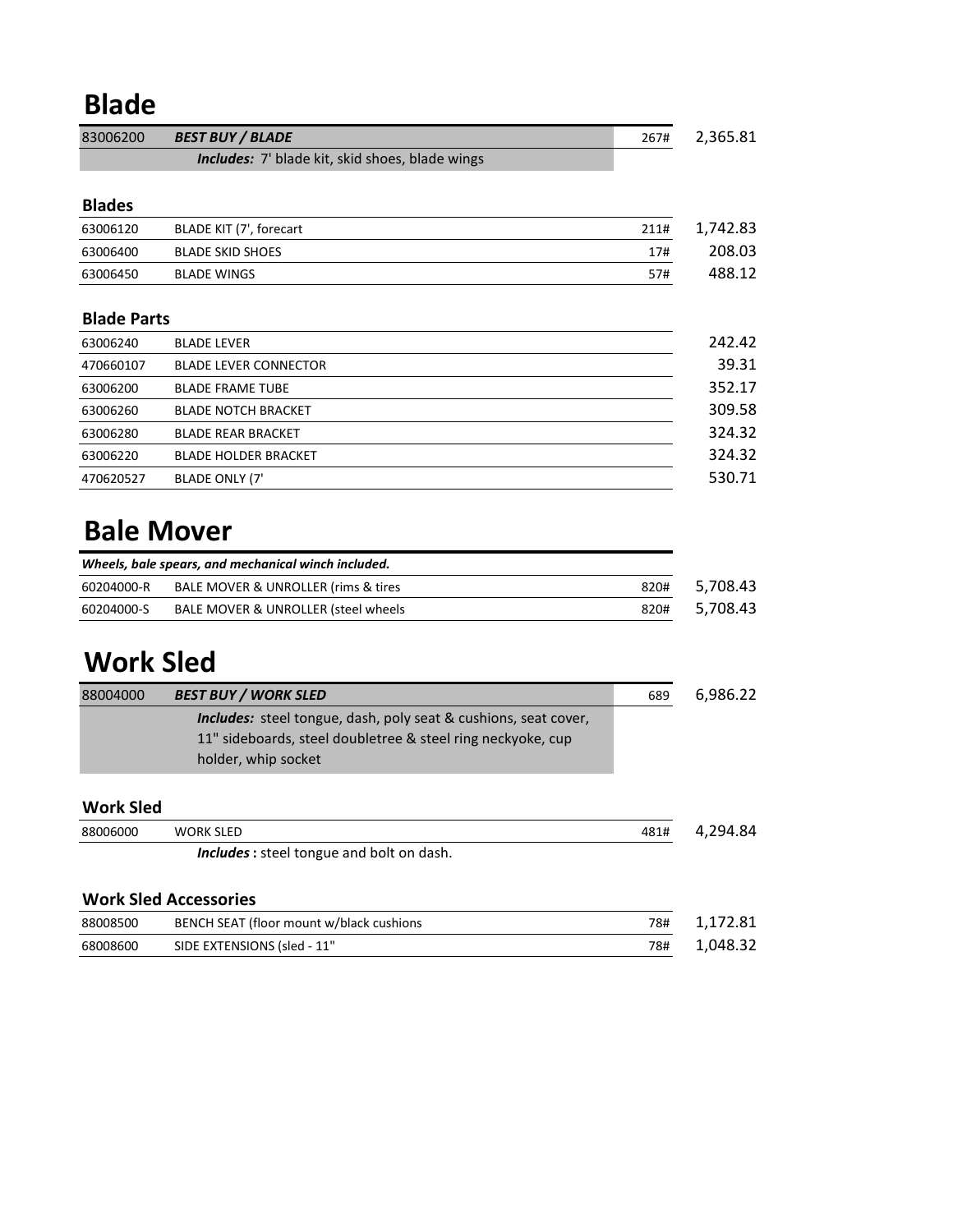# **Homesteader**

| 85002000         | <b>BEST BUY / HOMESTEADER</b>                                     | 720# | 13,497.37 |
|------------------|-------------------------------------------------------------------|------|-----------|
|                  | Includes: plow, cultivator, rolling shields, disc, harrow, potato |      |           |
|                  | plow, hiller attachments                                          |      |           |
| Homesteader      |                                                                   |      |           |
| 65002000         | HOMESTEADER                                                       | 338# | 5,156.42  |
|                  | Includes: seat, tongue, singletrees, and eyebolt neckyoke         |      |           |
|                  | <b>Homesteader Attachments</b>                                    |      |           |
| 65006500         | PLOW (HDR                                                         | 254# | 3,190.82  |
| 65006100         | <b>CULTIVATOR (HDR</b>                                            | 70#  | 881.24    |
| 65006200         | DISC (HDR                                                         | 124# | 1,143.32  |
| 65006300         | <b>HARROW (HDR</b>                                                | 89#  | 1,880.42  |
| 65006400         | HILLER (HDR                                                       | 46#  | 782.96    |
| 65006600         | POTATO PLOW (HDR                                                  | 31#  | 473.38    |
| 65006700         | <b>ROLLING SHIELDS</b>                                            | 22#  | 406.22    |
|                  | <b>Homesteader Parts</b>                                          |      |           |
| 27477134         | DISC HILLER (12" assy w/16" shank                                 |      | 160.52    |
| 85006610         | S-TINE (HDR w/4" sweep & clip                                     |      | 39.63     |
| 65002050         | <b>WHEEL (HDR</b>                                                 |      | 555.28    |
| 27477239         | FURROWER (16X4.75mm                                               |      | 73.71     |
|                  |                                                                   |      |           |
| <b>Rotovator</b> |                                                                   |      |           |
| 62001100         | <b>ROTOVATOR</b>                                                  | 14#  | 466.83    |

# **Walking Cultivator**

|          | Singletree and gauge wheel included. |              |
|----------|--------------------------------------|--------------|
| 62002000 | <b>WALKING CULTIVATOR</b>            | 93# 1.141.69 |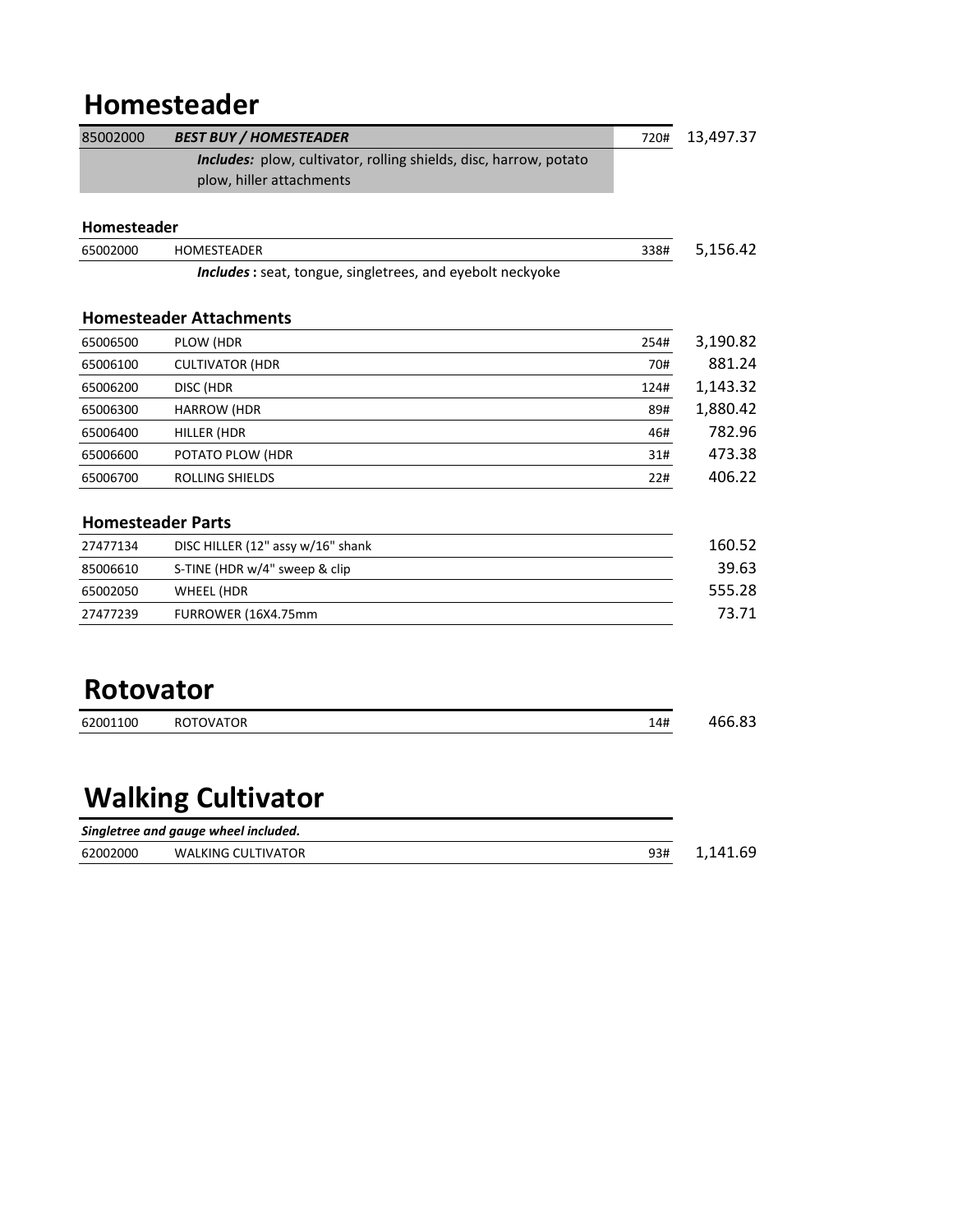# **Cultivator**

|          | Specify (R) for 13" rims & tires or (S) for 24" steel wheels after the part number.      |           |
|----------|------------------------------------------------------------------------------------------|-----------|
| 82003000 | <b>CULTIVATOR (produce)</b>                                                              | 12,252.24 |
|          | <b>Includes:</b> straight tongue, 64" steel doubletree and 64" steel<br>eyebolt neckyoke |           |
| 82004000 | <b>CULTIVATOR</b> (corn                                                                  | 14.368.54 |
|          | <i>Includes:</i> offset tongue, 3-horse evener, 36" steel evebolt<br>neckyoke            |           |

#### **Cultivator Parts**

| 62008620 | <b>CORN SHANK KIT (basic</b>        | 3,480.75 |
|----------|-------------------------------------|----------|
| 62008625 | <b>CORN SHANK KIT (deluxe</b>       | 6,206.38 |
| 62008610 | PRODUCE SHANK KIT (basic            | 2,126.12 |
| 62008615 | PRODUCE SHANK KIT (deluxe           | 4,895.98 |
| 62008630 | <b>SPRAYER ATTACHMENT (battery</b>  | 2,453.72 |
| 62008640 | <b>SPRAYER ATTACHMENT (engine</b>   | 3,764.12 |
| 62004085 | <b>TONGUE REAR (cultivator</b>      | 242.42   |
| 62004088 | TONGUE REAR (3 H offset, cultivator | 389.84   |
| 27475128 | WEEDER FINGER (13in hard orange     | 117.94   |
| 62004140 | <b>FINGER WEEDER (vertical</b>      | 309.58   |
| 62004150 | <b>FINGER WEEDER (RH</b>            | 342.34   |
| 62004155 | FINGER WEEDER (LH                   | 342.34   |
| 27472280 | SWEEP (8"                           | 19.66    |
| 27472315 | L-SWEEP RH (tender plant hoe S1122R | 40.95    |
| 27472320 | L-SWEEP LH (tender plant hoe S1122L | 40.95    |
| 62008680 | SWEEP (8in w/ shank                 | 58.97    |
| 62008695 | L-SWEEP RH (w/ shank                | 117.94   |
| 62008715 | L-SWEEP LH (w/ shank                | 117.94   |
| 62004160 | TINE CLAMP (1.5X2                   | 52.42    |
| 62004165 | TINE CLAMP (1.5X4                   | 58.97    |
| 62004170 | TINE CLAMP (1.5X6                   | 62.24    |
| 62008760 | TINE CLAMP (2X2                     | 52.42    |

# **Spike Tooth Harrow**

| Drawbar & clevis assembly included. |                         |      |          |
|-------------------------------------|-------------------------|------|----------|
| 84602010                            | 5' SPIKE HARROW         | 128# | 1.795.25 |
| 84602020                            | 10' SPIKE HARROW        | 257# | 3.511.87 |
| 84602030                            | <b>15' SPIKE HARROW</b> | 391# | 5.261.26 |

### **Spike Harrow Parts**

| 87572564 | SPIKE (7/16" x 8" harrow  | 12.01    |
|----------|---------------------------|----------|
| 64602100 | SPIKE HARROW (5' section  | 1.536.44 |
| 64608100 | DRAWBAR (5' spike/spring  | 258.80   |
| 64608120 | DRAWBAR (10' spike/spring | 438.98   |
| 64608140 | DRAWBAR (15' spike/spring | 651.92   |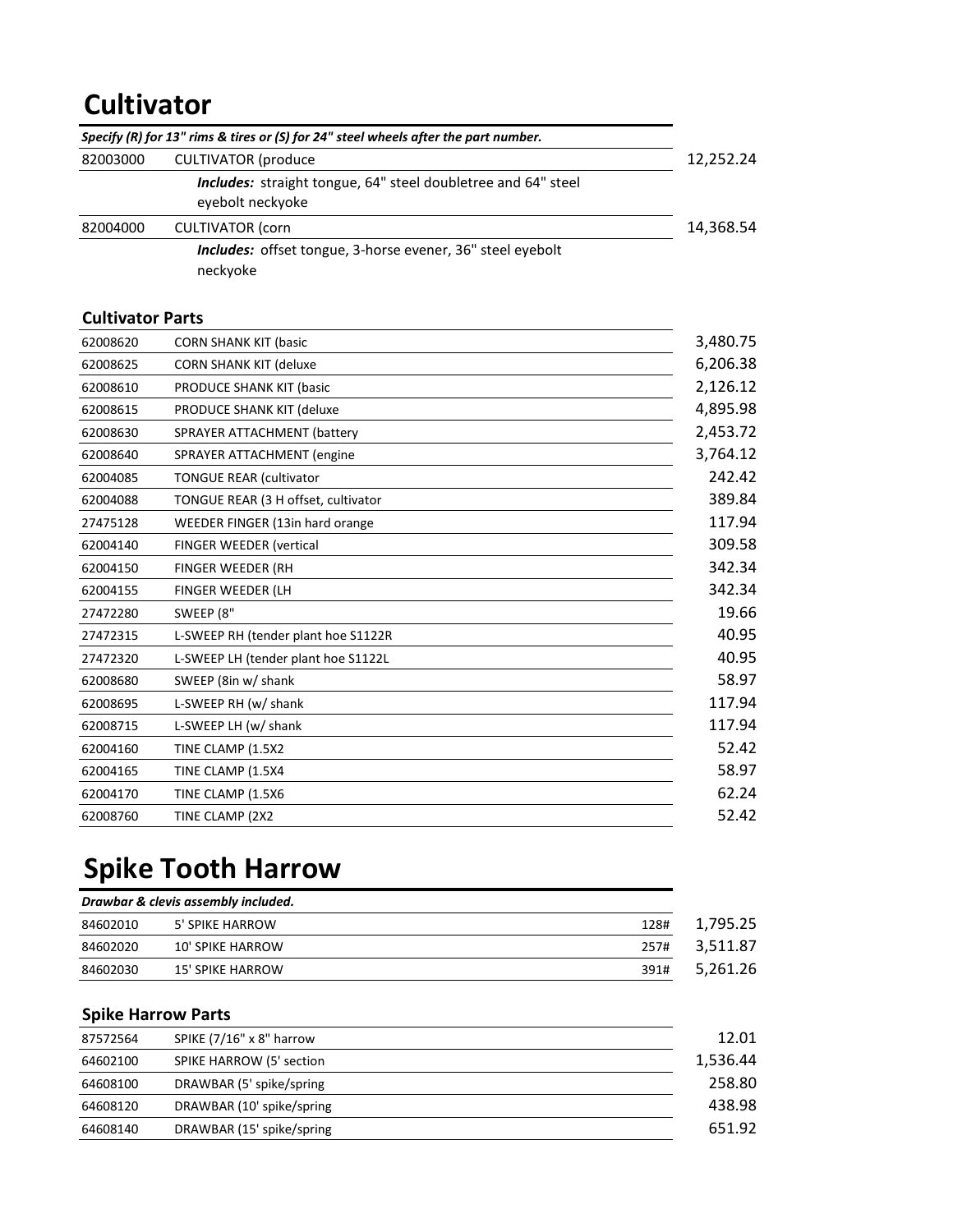*Continued on next page.*

|           | Spike Harrow Parts - continued from previous page. |        |
|-----------|----------------------------------------------------|--------|
| 64602105  | LEVER (spike harrow                                | 104.83 |
| 470640053 | NOTCH PLATE (spike harrow                          | 26.21  |
| 470660117 | HOOK (spike harrow                                 | 13.10  |

# **Spring Tooth Harrow**

*Drawbar & clevis assembly included.*

#### **Spring Tooth Harrow with Raker Rods**

| 84604310 | 5' SPRING HARROW (rakers  | 180# | 3.009.01 |
|----------|---------------------------|------|----------|
| 84604320 | 10' SPRING HARROW (rakers | 360# | 5.939.39 |
| 84604330 | 15' SPRING HARROW (rakers | 540# | 8.902.53 |

### **Spring Harrow Parts**

| 27472617  | SPRING TINE (spring harrow  | 127.76 |
|-----------|-----------------------------|--------|
| 470630194 | <b>HARROW SPRING CLIP</b>   | 14.74  |
| 64608100  | DRAWBAR (5' spike/spring    | 258.80 |
| 64608120  | DRAWBAR (10' spike/spring   | 438.98 |
| 64608140  | DRAWBAR (15' spike/spring   | 651.92 |
| 64604205  | LEVER (spring harrow        | 127.76 |
| 470640049 | NOTCH PLATE (spring harrow  | 29.48  |
| 470650847 | <b>HARROW RUNNER SHOE</b>   | 47.50  |
| 471045012 | <b>HARROW RAKER ROD</b>     | 11.47  |
| 64608440  | RAKER (5' spring harrow     | 317.77 |
| 21626676  | CLIP (5/8 wire rope $z/p$   | 8.19   |
| 64604210  | <b>HITCH</b> (spring harrow | 63.88  |

# **Tine Weeder**

| Wheels, seat, quard, tongue, extra-wide steel doubletree and neckyoke included. |                           |  |               |
|---------------------------------------------------------------------------------|---------------------------|--|---------------|
| 68502000-R                                                                      | TINE WEEDER (rims & tires |  | 975# 9.803.43 |
| 68502000-S                                                                      | TINE WEEDER (steel wheels |  | 975# 9,803.43 |

# **Cultimulchers**

| Seat and tongue included. Accessories need to be ordered separately. |                                    |        |                  |
|----------------------------------------------------------------------|------------------------------------|--------|------------------|
| 81502300                                                             | CULTIMULCHER (5' w/front basket    | 1.350# | 7,233.41         |
| 61506000                                                             | CULTIMULCHER (8' w/front crumblers |        | 1,950# 12,915.63 |

#### **Cultimulcher Accessories**

| 81508400 | GROOMER (8' cultimulcher rear  | 1.428.34 |
|----------|--------------------------------|----------|
| 81508450 | LEVELER (8' cultimulcher front | 1,428.34 |
| 63008280 | CUSHION (implement seat<br>2#  | 103.19   |

### **Cultimulcher Parts**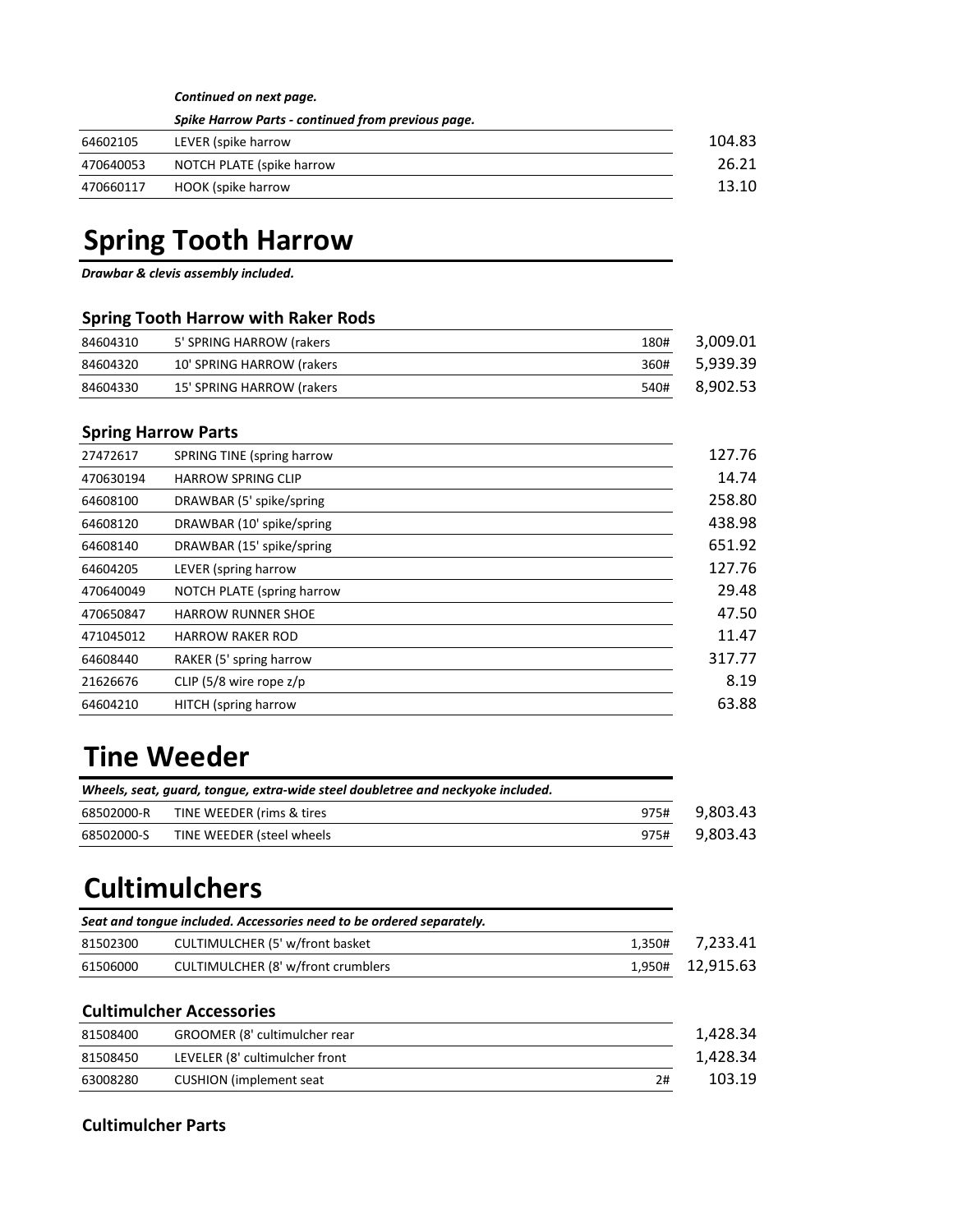| 83006610 | S-TINE (w/ 4" sweep & clip | 50.58 |
|----------|----------------------------|-------|
| 87472200 | SWEEP (4", bolts included  | 14.09 |

# **Sulky Plow (RH**

| 14" bottom, coulter and seat included. Accessories need to be ordered separately. |                  |
|-----------------------------------------------------------------------------------|------------------|
| 66002000-OLR SULKY PLOW (Oliver bottom                                            | 4,889.43<br>490# |
| 66002000-K5R SULKY PLOW (#5 Keystone bottom                                       | 5,708.43<br>520# |
| 66002000-K4R SULKY PLOW (#4 Keystone bottom                                       | 5,380.83<br>507# |

# **Sulky Plow Accessories**

| 66008740 | SPRING HITCH (sulky plow          | 17# | 424.24   |
|----------|-----------------------------------|-----|----------|
| 62604180 | EQUALIZER $(4 H$ plow - $61"$     | 45# | 520.88   |
| 82604090 | EQUALIZER (4 H plow w/doubletrees | 85# | 1.113.84 |
| 63008280 | <b>CUSHION</b> (implement seat    | 2#  | 103.19   |

## **Sulky Plow Parts**

*Specify (R) or (L) after the part number for RH or LH.*

| 66008130  | COULTER (20"<br>35#             | 422.60 |
|-----------|---------------------------------|--------|
| 66008160  | <b>COULTER CLAMP</b>            | 145.78 |
| 27474213  | <b>COULTER BLADE (4 bolt</b>    | 86.81  |
| 66002010  | <b>TUBE ASSY (plow</b>          | 160.52 |
| 66002020  | <b>LONG LEVER</b>               | 291.56 |
| 66002030  | <b>SHORT LEVER</b>              | 275.18 |
| 66002040  | STEERING LEVER                  | 357.08 |
| 66002050  | <b>FOOTLIFT</b>                 | 183.46 |
| 66002060  | <b>FURROW AXLE</b>              | 322.69 |
| 66002070  | <b>LAND AXLE</b>                | 473.38 |
| 66002080  | FURROW WHEEL (plow 2.5X19       | 226.04 |
| 66002090  | LAND WHEEL (sulky plow          | 260.44 |
| 66002100  | HITCH (plow                     | 85.18  |
| 66002110  | HITCH CLEVIS (plow              | 80.26  |
| 66002120  | STEERING PLATE (sulky plow      | 96.64  |
| 66002130  | <b>NOTCH BRACKET</b>            | 145.78 |
| 470650345 | NOTCH PLATE BRACKET (sulky plow | 45.86  |
| 470650347 | NOTCH PLATE (sulky plow         | 68.80  |
| 470090006 | <b>BEAM</b> (sulky plow         | 324.32 |
| 80918239  | <b>BOTTOM BEAM (KV</b>          | 152.33 |
| 80918273  | <b>BOTTOM BEAM (oliver</b>      | 152.33 |
| 470650343 | <b>BEAM PLATE (plow</b>         | 104.83 |
| 470090003 | HITCH BEAM (plow                | 68.80  |
| 470640107 | HITCH ADJ PLATE (plow           | 31.12  |
| 470650349 | HITCH BRACE (sulky plow         | 29.48  |
| 471045019 | HITCH ROD (plow                 | 9.83   |
| 471760013 | <b>LOCATOR COLLAR (plow</b>     | 3.28   |
| 470640108 | SEAT BRACE (sulky plow          | 31.12  |
| 470640109 | SEAT PLATE (sulky plow          | 31.12  |
| 471070036 | CRANK AXLE W/KEYWAY             | 80.26  |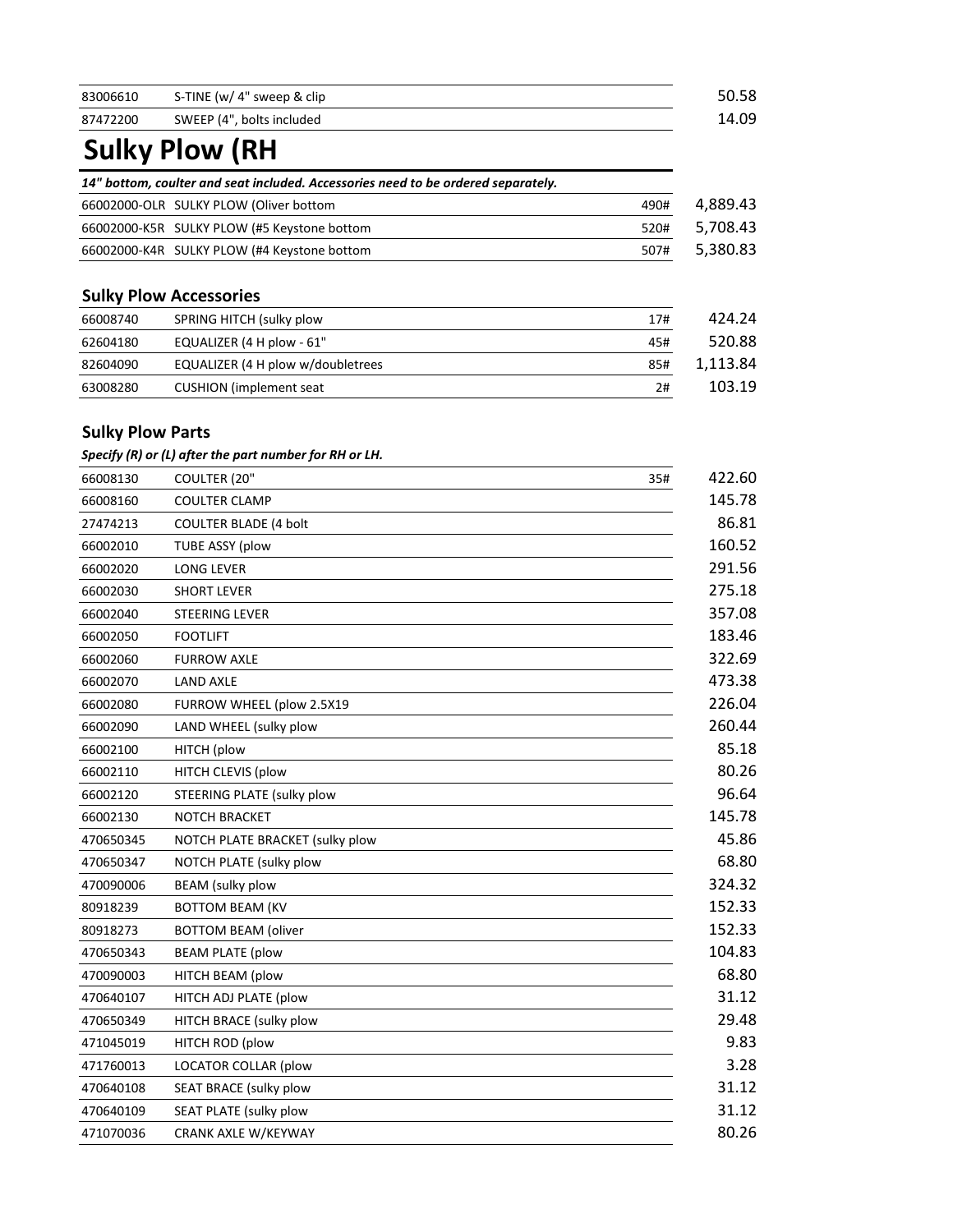| 26877268  | SPRING (plow seat                                | 80.26  |
|-----------|--------------------------------------------------|--------|
|           | Continued on next page.                          |        |
|           | Sulky Plow Parts - continued from previous page. |        |
| 471325011 | KEY (3/8X1.25                                    | 1.64   |
| 471325007 | <b>KEY (3/8X1)</b>                               | 1.64   |
| 66008650  | SHEAR BOLT (plow, 5/16-18X2-1/2 w/nut and washer | 3.28   |
| 477700004 | TONGUE (footlift & sulky plow, wood, less hdwe   | 153.97 |
| 65808500  | NECKYOKE SLIDE (plow tongue                      | 24.57  |
| 65802340  | NECKYOKE (40" sliding                            | 142.51 |
| 65201625  | HUB ASSY (old style coulter                      | 129.40 |

# **Footlift Plow**

*14" bottom, coulter, seat, tongue and neckyoke included.*

*Accessories need to be ordered separately.* 

| 86004000-OL FOOTLIFT PLOW (oliver bottom      |      | 727# 8.486.48 |
|-----------------------------------------------|------|---------------|
| 86004000-K5 FOOTLIFT PLOW (#5 keystone bottom |      | 755# 8.977.88 |
| 86004000-K4 FOOTLIFT PLOW (#4 keystone bottom | 744# | 8.753.47      |

## **Footlift & Rock Plow Accessories**

| 66008740 | SPRING HITCH (sulky plow              | 17# | 424.24   |
|----------|---------------------------------------|-----|----------|
| 62604180 | EQUALIZER (4 H plow - 61"             | 45# | 520.88   |
| 82604090 | EQUALIZER (4 H plow w/doubletrees     | 85# | 1,113.84 |
| 63008280 | <b>CUSHION</b> (implement seat)       | 2#  | 103.19   |
| 68702200 | TOOLBOX (6" X 16"                     |     | 158.89   |
| 68708650 | <b>TOOLBOX BRACKET (footlift plow</b> |     | 55.69    |

## **Footlift Plow Parts**

| 66008130  | COULTER (20"<br>35#                 | 422.60 |
|-----------|-------------------------------------|--------|
| 66008160  | <b>COULTER CLAMP</b>                | 145.78 |
| 27474213  | <b>COULTER BLADE (4 bolt</b>        | 86.81  |
| 66004020  | REAR FURROW AXLE (plow              | 343.98 |
| 66004030  | FRONT FURROW AXLE (footlift plow    | 324.32 |
| 66004040  | LAND LEVER (footlift plow           | 139.23 |
| 66004050  | FURROW LEVER (footlift plow         | 216.22 |
| 66004060  | STEERING LEVER (footlift plow       | 325.96 |
| 66004070  | SHORT HANGER ARM (footlift plow     | 117.94 |
| 66004080R | LONG HANGER ARM (footlift plow RH   | 145.78 |
| 66004080L | LONG HANGER ARM (footlift plow LH   | 145.78 |
| 66004100  | REAR HANGER BRACKET (footlift plow  | 96.64  |
| 66004110  | FRONT HANGER BRACKET (footlift plow | 193.28 |
| 66004120  | LAND WHEEL BRACKET (footlift plow   | 226.04 |
| 66004130  | LIFT BRACKET (footlift plow         | 160.52 |
| 66004140  | TONGUE ADAPTOR (footlift plow       | 127.76 |
| 66004170  | LAND AXLE (footlift plow            | 324.32 |
| 66004180  | LAND WHEEL (footlight plow          | 553.64 |
| 66004190  | STEERING ROD (footlight plow        | 145.78 |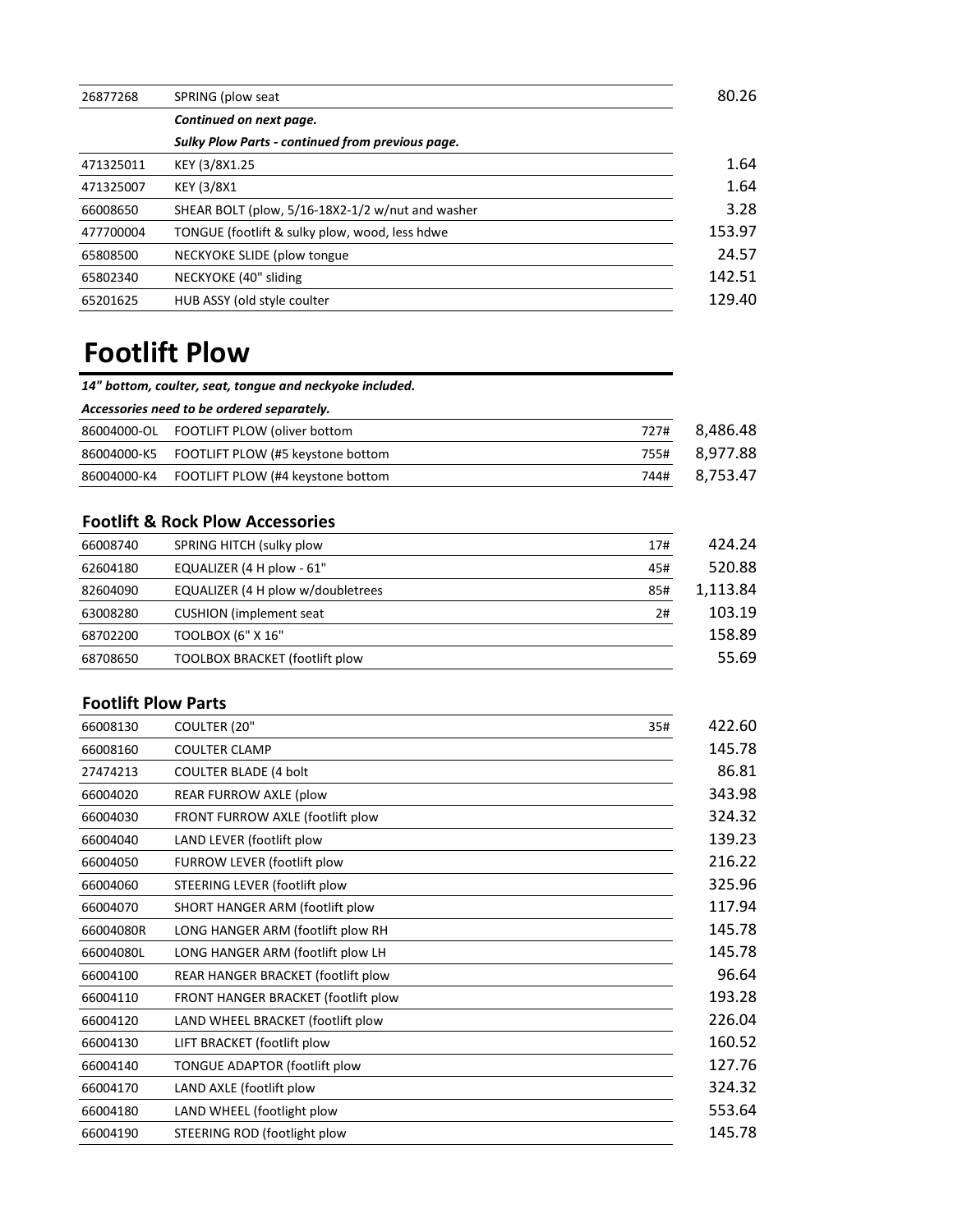| SHEAR BOLT (plow, 5/16-18X2-1/2 w/nut and washer           | 3.28   |
|------------------------------------------------------------|--------|
| Continued on next page.                                    |        |
| <b>Footlift Plow Parts - continued from previous page.</b> |        |
| LIFT SPRING (footlift plow                                 | 76.99  |
| FRONT FURROW WHEEL (plow                                   | 291.56 |
|                                                            |        |

# **Plow Bottoms & Parts**

### **Plow Bottoms**

| 20912048 | PLOW BOTTOM (14" keystone #4 RH w/ long landside  | 120# | 1,389.02 |
|----------|---------------------------------------------------|------|----------|
| 20912068 | PLOW BOTTOM (14" keystone #4 RH w/ short landside | 115# | 1,307.12 |
| 20912080 | PLOW BOTTOM (14" keystone #5 RH w/long landside   | 131# | 1,552.82 |
| 20912085 | PLOW BOTTOM (14" keystone #5 RH w/ short landside | 116# | 1,470.92 |
| 20917050 | PLOW BOTTOM (14" oliver RH w/ short landside      | 83#  | 850.12   |
| 20917060 | PLOW BOTTOM (14" oliver RH w/long landside        | 98#  | 932.02   |

## **Shares**

| 80913001           | SHARE (12" keystone LH                    | 10  | 140.87 |
|--------------------|-------------------------------------------|-----|--------|
| 80913002           | SHARE (12" keystone RH                    | 10  | 140.87 |
| 80913005           | SHARE (14" keystone LH                    | 10  | 140.87 |
| 80913006           | SHARE (14" keystone RH                    | 10  | 140.87 |
| 80913008           | SHARE (16" keystone LH                    | 11  | 140.87 |
| 80913009           | SHARE (16" keystone RH                    | 11  | 140.87 |
| 80917206           | NB-12-3-LRS (12" LH share - full cut      | 5#  | 55.69  |
| 80917215           | NB-12-3-RS (12" RH share - full cut       | 5#  | 55.69  |
| 80917224           | NB-14-4-LRS (14" LH share - full cut      | 6#  | 58.97  |
| 80917233           | NB-14-4-RS (14" RH share - full cut       | 6#  | 58.97  |
| 80917262           | NB-16-4-LRS (16" LH share - full cut      | 7#  | 62.24  |
| 80917273           | NB-16-4-RS (16" RH share - full cut       | 7#  | 62.24  |
| <b>Moldboards</b>  |                                           |     |        |
| 20913240           | MOLDBOARD (12", 14", & 16" #4 keystone LH | 31# | 319.41 |
| 20913245           | MOLDBOARD (12", 14", & 16" #4 keystone RH | 31# | 319.41 |
| 80913250           | MOLDBOARD (14" & 16" #5 keystone LH       | 43# | 522.52 |
| 80913255           | MOLDBOARD (14" & 16" #5 keystone RH       | 43# | 522.52 |
| 80914523           | MOLDBOARD (12" KV LH                      | 37# | 533.99 |
| 80914546           | MOLDBOARD (12" KV RH                      | 37# | 533.99 |
| 80917433           | MOLDBOARD (14" oliver LH                  | 27# | 283.37 |
| 80917439           | MOLDBOARD (14" oliver RH                  | 27# | 283.37 |
| <b>Coverboards</b> |                                           |     |        |
| 80913280           | <b>COVERBOARD ONLY (keystone LH</b>       | 8#  | 96.64  |
| 80913284           | COVERBOARD ONLY (keystone RH              | 8#  | 96.64  |
| 80913290           | COVERBOARD (keystone LH w/bracket         | 9#  | 201.47 |
| 80913294           | COVERBOARD (keystone RH w/bracket         | 9#  | 201.47 |
| 80917634           | <b>COVERBOARD (oliver &amp; JD LH</b>     | 5#  | 55.69  |
| 80917689           | <b>COVERBOARD (oliver &amp; JD RH</b>     | 5#  | 55.69  |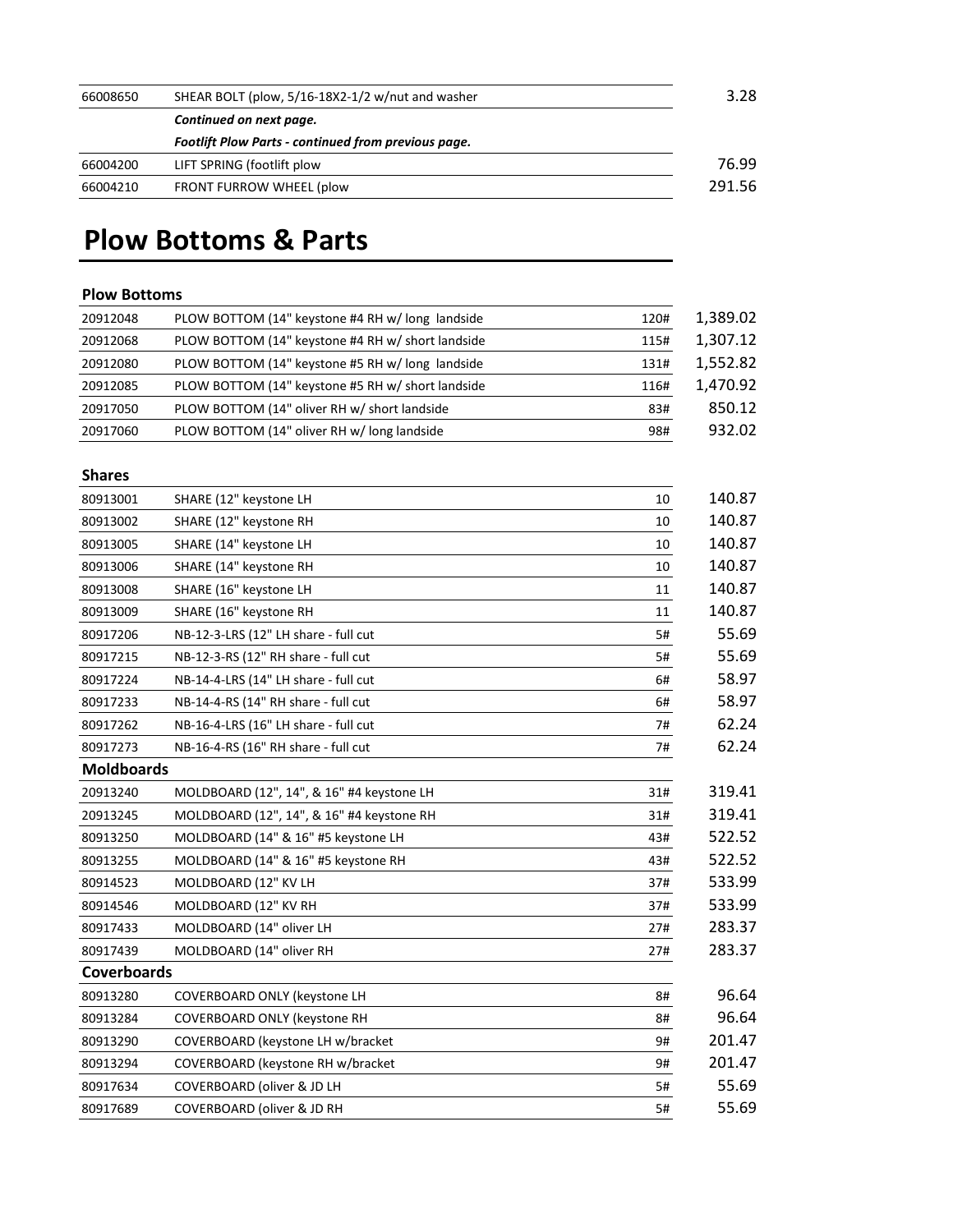| <b>Shins</b> |                   |    |       |
|--------------|-------------------|----|-------|
| 80913015     | SHIN (keystone LH | 3# | 63.88 |
| 80913017     | SHIN (keystone RH | 3# | 63.88 |
| 80917321     | SHIN (oliver LH   | 3# | 52.42 |
| 80917343     | SHIN (oliver RH   | 3# | 52.42 |

#### **Heels**

| 20913220  | <b>HEEL</b> (keystone LH                       | 6#  | 47.50  |
|-----------|------------------------------------------------|-----|--------|
| 20913222  | <b>HEEL</b> (keystone RH                       | 6#  | 47.50  |
| 86008350  | <b>HEEL (KV LH</b>                             | 6#  | 99.92  |
| 86008360  | HEEL (KV RH                                    | 6#  | 99.92  |
| 66008370  | <b>HEEL</b> (oliver LH                         | 6#  | 113.02 |
| 66008380  | <b>HEEL</b> (oliver RH                         | 6#  | 113.02 |
| Landsides | Use on gang, footlift, or landside wheel plows |     |        |
| 80913020  | LANDSIDE (keystone short                       | 10# | 114.66 |
| 80913040  | LANDSIDE (keystone long                        | 15# | 147.42 |
| 80915025  | LANDSIDE (RH offset short                      | 8#  | 121.21 |
|           | Use on sulky plow or walking plow              |     |        |
| 80915030  | LANDSIDE (LH offset long                       | 13# | 121.21 |
| 80915035  | LANDSIDE (RH offset long                       | 13# | 121.21 |

## **Reversible Points & Moldboard Extensions**

| REVERSIBLE POINT (keystone LH<br>80913090           | 3# |
|-----------------------------------------------------|----|
| REVERSIBLE POINT (keystone RH<br>80913092           | 3# |
| <b>EXTENSION (keystone moldboard LH</b><br>80913195 | 4# |
| EXTENSION (keystone moldboard RH<br>80913200        | 4# |

# **PTO Carts**

### **23HP PTO Cart**

| Implement seat, rubber torsion axles, hydraulic brakes, dual outlet hydraulics, quard, steel tonque included. |                               |  |                |
|---------------------------------------------------------------------------------------------------------------|-------------------------------|--|----------------|
| 67003050-R                                                                                                    | PTO CART (23HP - rims & tires |  | 760# 13.431.60 |

## **PTO Carts w/stabilizer**

*Tractor seat and bracket, torsion axles, hydraulic brakes, tongue w/offset bracket, footpedal steering,* 

*storage cover, rims & tires, toolbox and 4" & 6" bolt-on stabilizer pins included.*

| 87003100 | LK-35 PTO CART           | 1,645# 25,551.16 |
|----------|--------------------------|------------------|
| 87003350 | LD PTO CART (less engine | 1,853# 22,786.22 |
|          |                          |                  |

#### **PTO Cart Parts**

| 67008900 | STD TRACTOR SEAT (w/armrests & slide rail      | 37# | 815.72 |
|----------|------------------------------------------------|-----|--------|
| 67008800 | <b>SEAT BRACKET (tractor</b>                   | 28# | 416.05 |
| 67003210 | FOOTPEDAL STEERING KIT (PTO cart               | 5#  | 221.13 |
| 67008850 | STABILIZER CLAMP (4in                          | 6#  | 88.45  |
|          | Continued on next page.                        |     |        |
|          | PTO Cart Parts - continued from previous page. |     |        |
| 67008860 | STABILIZER CLAMP (6in                          | 8#  | 101.56 |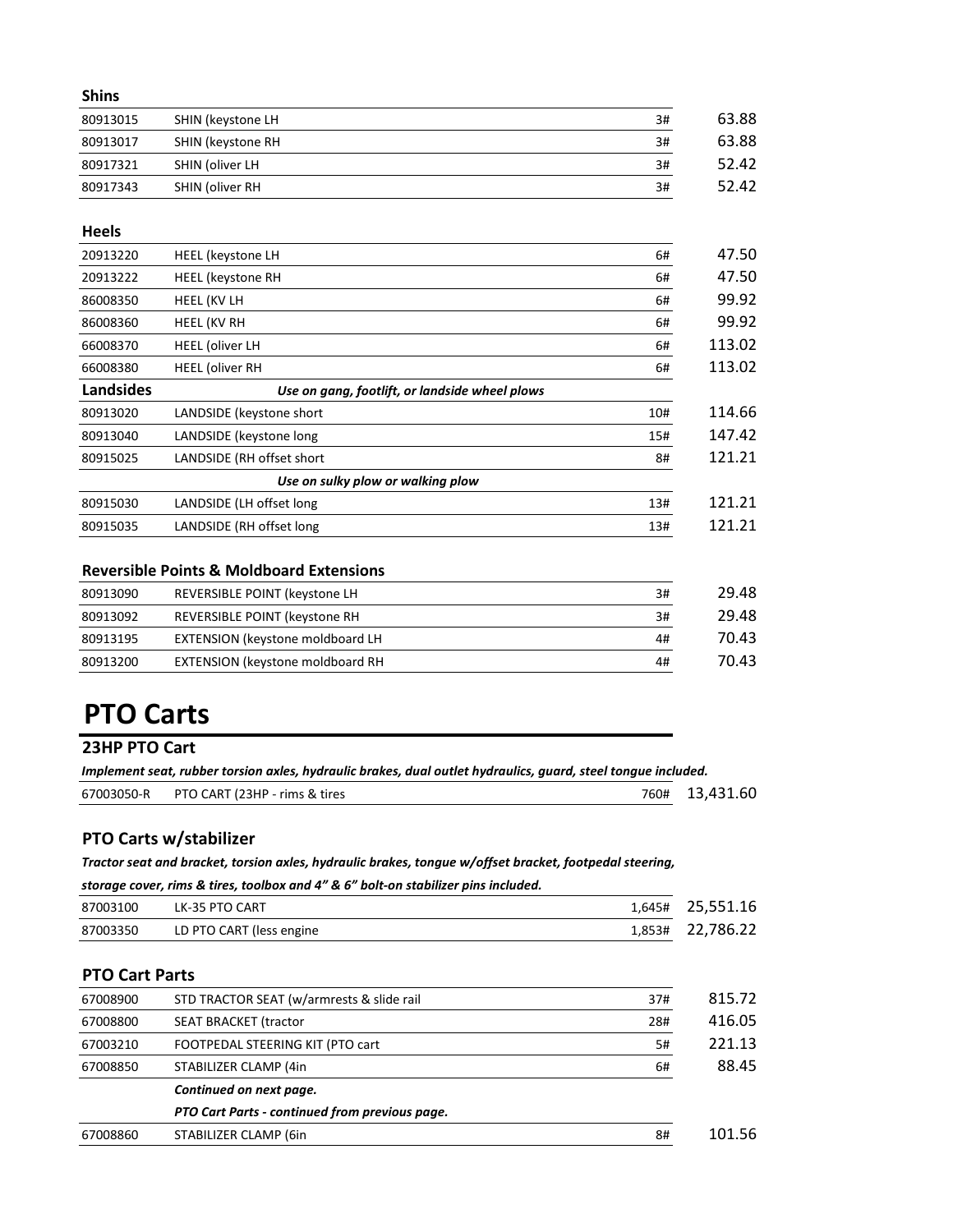| 88601700 | PTO CART TONGUE (raised                    | 126# | 1.074.53 |
|----------|--------------------------------------------|------|----------|
| 68608325 | OFFSET TONGUE BRACKET (2.5" - for 3 horses | 25#  | 216.22   |

## **Storage Covers**

| 67008870 | STORAGE COVER (LK 35 | 8# | 488.12 |
|----------|----------------------|----|--------|
| 67008880 | STORAGE COVER (LK 45 | 8# | 504.50 |
| 67008890 | STORAGE COVER (LD 99 | 8# | 520.88 |

## **Belts**

| 20422650 | BELT (RBX68/02, 23HP cart | 144.14 |
|----------|---------------------------|--------|
| 20422612 | BELT (RBX83/02, LK 35     | 155.61 |
| 20422712 | BELT (3GBX83, LK 45)      | 258.80 |
| 20422850 | BELT (4GBX83, LD 75       | 324.32 |
| 20422912 | BELT (RBX83/06, LD 99     | 504.50 |

## **Filters**

| 23424175 | OIL FILTER (Kohler                   |                | 22.93  |
|----------|--------------------------------------|----------------|--------|
| 23424135 | OIL FILTER (Vanguard                 |                | 36.04  |
| 23424155 | OIL FILTER (45HP Kubota              | B7152          | 57.33  |
| 23424290 | OIL FILTER (99HP Kubota              | B-7298         | 42.59  |
| 23426120 | FUEL FILTER (Vanguard - Kohler       |                | 19.66  |
| 23426130 | FUEL FILTER (45HP kubota             | <i>BF7674D</i> | 85.18  |
| 23426160 | FUEL FILTER (99HP Kub/inline         | BF-840-K1      | 14.74  |
| 23426170 | FUEL FILTER (99HP Kub/spin on BF-954 |                | 31.12  |
| 23422338 | AIR FILTER (Vanguard - inner         | <i>RS3705</i>  | 80.26  |
| 23422349 | AIR FILTER (Vanguard - outer         | <b>RS3704</b>  | 134.32 |
| 23422429 | AIR FILTER (Kubota - inner           | RS3543         | 93.37  |
| 23422441 | AIR FILTER (Kubota - outer           | RS3542         | 104.83 |
| 23422414 | AIR FILTER (43HP&62HP Deutz          | PA2422         | 144.14 |
| 23428443 | HYD OIL FILTER (in line              | <b>ZIAE-10</b> | 26.21  |
| 23428492 | <b>HYD OIL FILTER (tank top</b>      | BT8935         | 113.02 |
|          |                                      |                |        |

# **Hydraulic Pumps and Components**

| 25823264 | HYD PUMP (4 GPM @ 3600 - 23HP & 35HP | 588.04 |
|----------|--------------------------------------|--------|
| 25822494 | HYD PUMP (8 GPM @ 2650 RPM - 45HP    | 604.42 |
| 25822254 | HYD PUMP (8 GPM @ 2650 RPM - 99HP    | 637.18 |
| 24178558 | QUICK COUPLER (1/2 hyd female        | 81.87  |
| 24178528 | CLAMP (hyd dual quick coupler        | 86.22  |
| 27265284 | <b>TEMP/LEVEL GAUGE</b>              | 106.47 |

# **PTO Shafts and Shaft Bearings**

| 26571254 | PTO SHAFT (540, 6 spline, 23HP cart | 226.04 |
|----------|-------------------------------------|--------|
| 26572196 | PTO SHAFT (540, 6 spline, LK 35     | 242.42 |
| 26572454 | PTO SHAFT (540, 6 spline, LK 45)    | 291.56 |
| 26572634 | PTO SHAFT (540, 6 spline, LD 99     | 324.32 |
| 20276294 | BEARING (pillow block PBE-920X1-3/8 | 712.53 |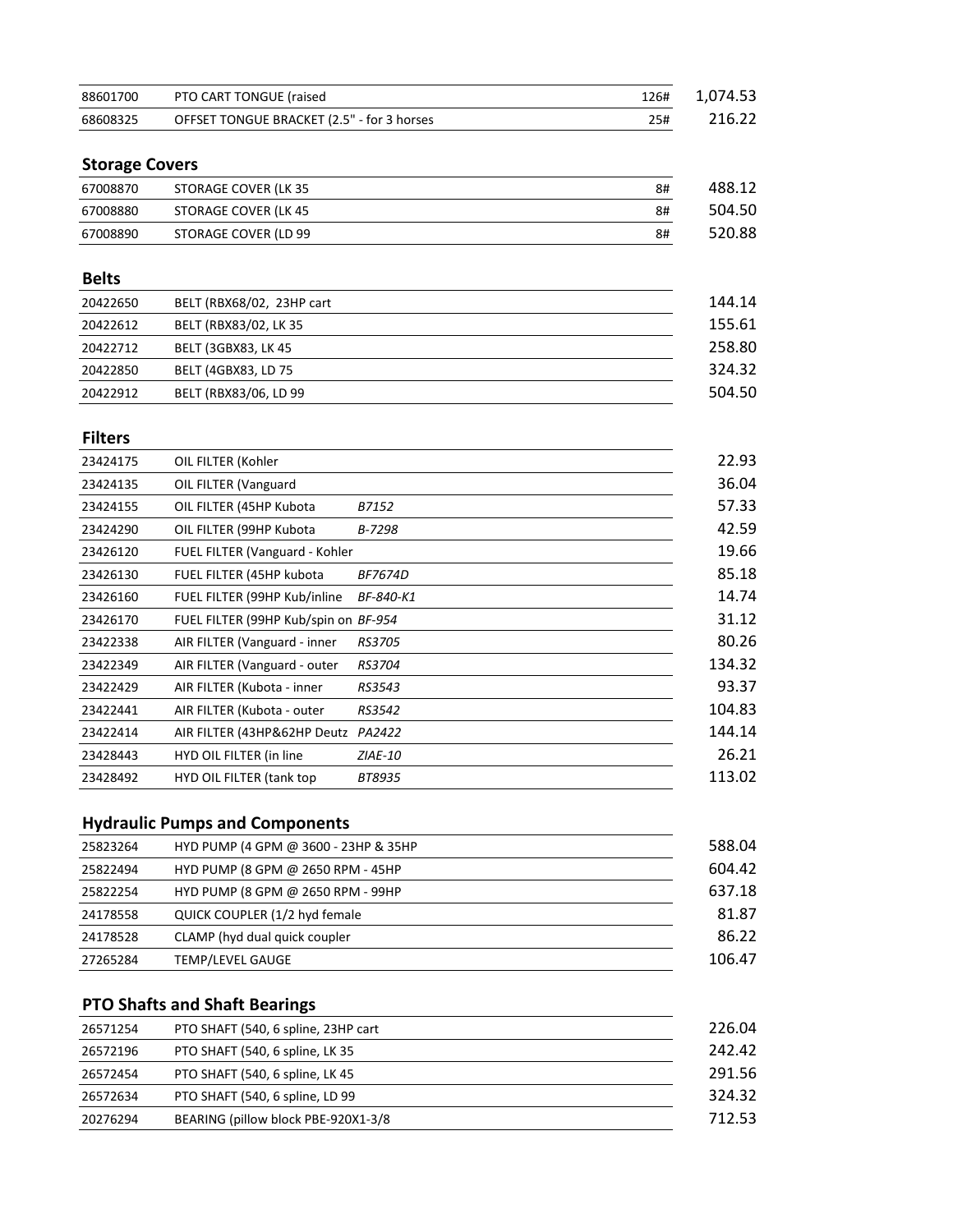## **Idler Pulleys and Shafts**

| 26576249 | IDLER SHAFT (IS-1663, LK 35                            | 55.69  |
|----------|--------------------------------------------------------|--------|
| 26576334 | IDLER SHAFT (IS-1664, LK 45)                           | 63.88  |
| 26576567 | IDLER SHAFT (IS-1665, LD 99                            | 193.28 |
| 25676285 | IDLER PULLEY (IS-1663, LK 35                           | 242.42 |
| 25676449 | IDLER PULLEY (IS-1664, LK 45 & LD 75                   | 303.03 |
| 25676684 | IDLER PULLEY (IS-1665, LD 99                           | 768.22 |
| 20272784 | BEARING (203-KRR2 - for IS-1663 & IS-1664 Idler Pulley | 18.02  |
| 20272790 | BEARING (164-1RS - for IS-1665 Idler Pulley            | 18.02  |
|          |                                                        |        |

## **Throttle Cables**

| 81624220 | THROTTLE CABLE (LK - w/ends                   | 221.13 |
|----------|-----------------------------------------------|--------|
| 81624255 | THROTTLE CABLE (LK45 & LD75 - w/ends)         | 155.61 |
| 81624362 | THROTTLE CABLE (LD 99 - w/ends                | 168.71 |
| 21624326 | CABLE ASSEMBLY (throttle x 48" - LD old style | 324.32 |

#### **Misc Parts**

| 67003225 | LIFT SPRING (PTO cart                 | 96.64    |
|----------|---------------------------------------|----------|
| 88608800 | LIFT SPRING KIT (PTO cart tongue      | 342.96   |
| 67003230 | STABILIZER (PTO cart                  | 1,143.32 |
| 22977395 | TINY TACH                             | 134.32   |
| 27261251 | TANK (6 gal, natural, carb compliant  | 324.32   |
| 27261342 | TANK (7 gal, natural - w/return line  | 293.20   |
| 27261594 | TANK (12 gallon, LD99                 | 293.20   |
| 22672148 | CYLINDER (2.5" x 8" PTO cart steering | 651.92   |

# **3800 Gear**

*Specify (R) for 13" rims & new tires or (S24) for 24" steel wheels after the part number.* 

*\*\*Rubber torsion axle weight cap. = 375# per wheel x 4 = 1,500# on gear\*\**

| 84003800 | <b>BEST BUY / 3800 GEAR</b>                                         | 501# | 6,196.55 |
|----------|---------------------------------------------------------------------|------|----------|
|          | <b>Includes:</b> wheels, beam standards, torsion axles, mech brakes |      |          |
|          | w/lever & cable, steel haflinger shafts & holdbacks                 |      |          |

#### **3800 Gears**

| Gear w/torsions include beam standards. Gears with brakes include brake pedal w/lock & plumbing kit or mech brake lever w/cable |  |  |  |
|---------------------------------------------------------------------------------------------------------------------------------|--|--|--|
|---------------------------------------------------------------------------------------------------------------------------------|--|--|--|

| 84003100 | 3800 GEAR (straight axle                     | 312# | 3.225.22 |
|----------|----------------------------------------------|------|----------|
| 84003400 | 3800 GEAR (torsion axle                      | 377# | 4.325.96 |
| 84003500 | 3800 GEAR (torsion axle, mech brakes         | 415# | 5.508.59 |
| 84003600 | 3800 GEAR (torsion axle, disc brakes on rear | 410# | 5.850.94 |
| 84003000 | 3800 GEAR (less wheels                       | 160# | 2.445.53 |

## **3800 Suspension Options**

| 64008060 | BOLSTER SPRINGS (3800 gear | 37# | 473.38 |
|----------|----------------------------|-----|--------|
| 64008025 | BEAM STANDARDS (3800 gear  | 6#  | 86.81  |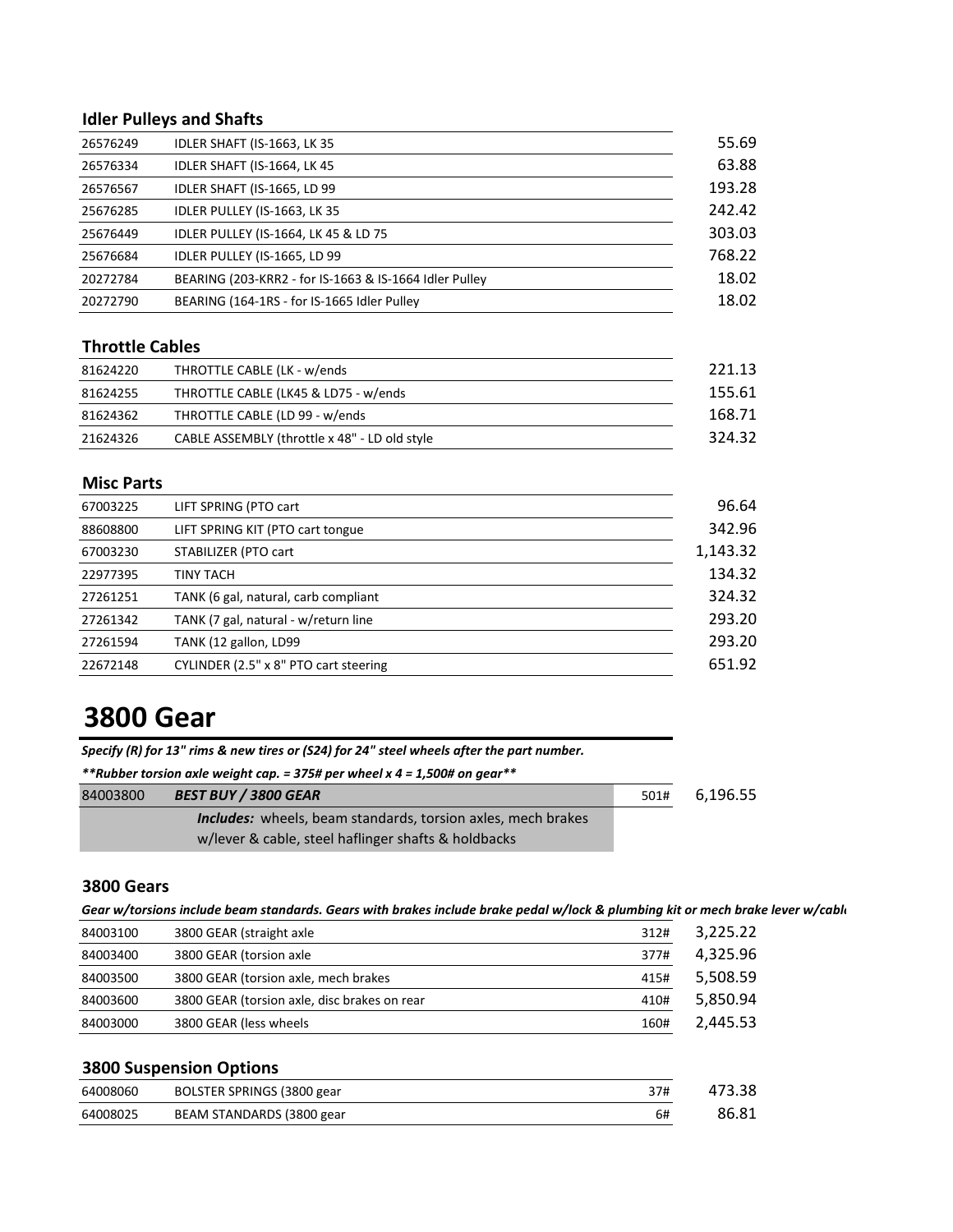#### **3800 Gear Accessories**

| 84008720 | STEEL SHAFTS (haf w/holdbacks - 3800 gear   | 88#  | 879.61   |
|----------|---------------------------------------------|------|----------|
| 84008740 | STEEL SHAFTS (draft w/holdbacks - 3800 gear | 92#  | 945.13   |
| 68602150 | TONGUE (3800 wood haf                       | 33#  | 373.46   |
| 68608600 | TONGUE ADAPTOR (3800 gear                   | 4#   | 80.26    |
| 88601150 | TONGUE & BRACKET (3800 raised, haf          |      | 912.37   |
| 68601225 | TONGUE (3800 & 4700 tractor                 | 28#  | 291.56   |
|          | 87802800-P4B SLED RUNNERS (P4B - set of 4   | 204# | 1,493.86 |

#### **3800 Gear Parts**

| 64003050  | AXLE (3800 front                                   | 1,421.78 |
|-----------|----------------------------------------------------|----------|
| 64003500  | AXLE (3800 rear                                    | 864.86   |
| 64008510  | HITCH (3800 gear                                   | 275.18   |
| 68206040  | BENT SPINDLE W/ARM (3800 - RH or LH                | 186.73   |
| 68206080  | BENT SPINDLE W/ARM (3800 tor - RH or LH            | 455.36   |
| 471070015 | SPINDLE (1.25X10.00 - 440 hub                      | 68.80    |
| 471090016 | SPINDLE (1.75X7.00 - 3800 hitch                    | 80.26    |
| 470620152 | COUPLING CHANNEL (3800 gear                        | 134.32   |
| 471715014 | TIEROD (3/4 OD X 13.0                              | 52.42    |
| 471715013 | TIEROD (3/4 OD X 10.125 - 3800 gear w/torsion axle | 40.95    |
| 27322667  | TIEROD END (1/2-20 w/ eye                          | 36.04    |
| 64008150  | BRAKE DRUM (440 hub x 4.125in                      | 80.26    |
| 63008105  | <b>BRAKE BAND (6in LH painted</b>                  | 129.40   |
| 63008110  | <b>BRAKE BAND (6in RH painted</b>                  | 129.40   |
| 64008061  | BOLSTER SOCKET (3800 gear                          | 85.18    |
| 64008062  | BOLSTER ANGLE (3800 gear                           | 47.50    |
| 26873412  | SPRING (C.280X2.22X6.5, light coil                 | 16.38    |
| 26873456  | SPRING (C.313X2.22X6.5, medium coil                | 21.29    |
| 26873512  | SPRING (C.375X2.25X6.5, heavy coil                 | 26.21    |
| 64008720  | SHAFT BRACKET (3800 gear                           | 291.56   |
| 28523463  | WHEEL (ST175/80D13 tire on 13X440 rim              | 194.92   |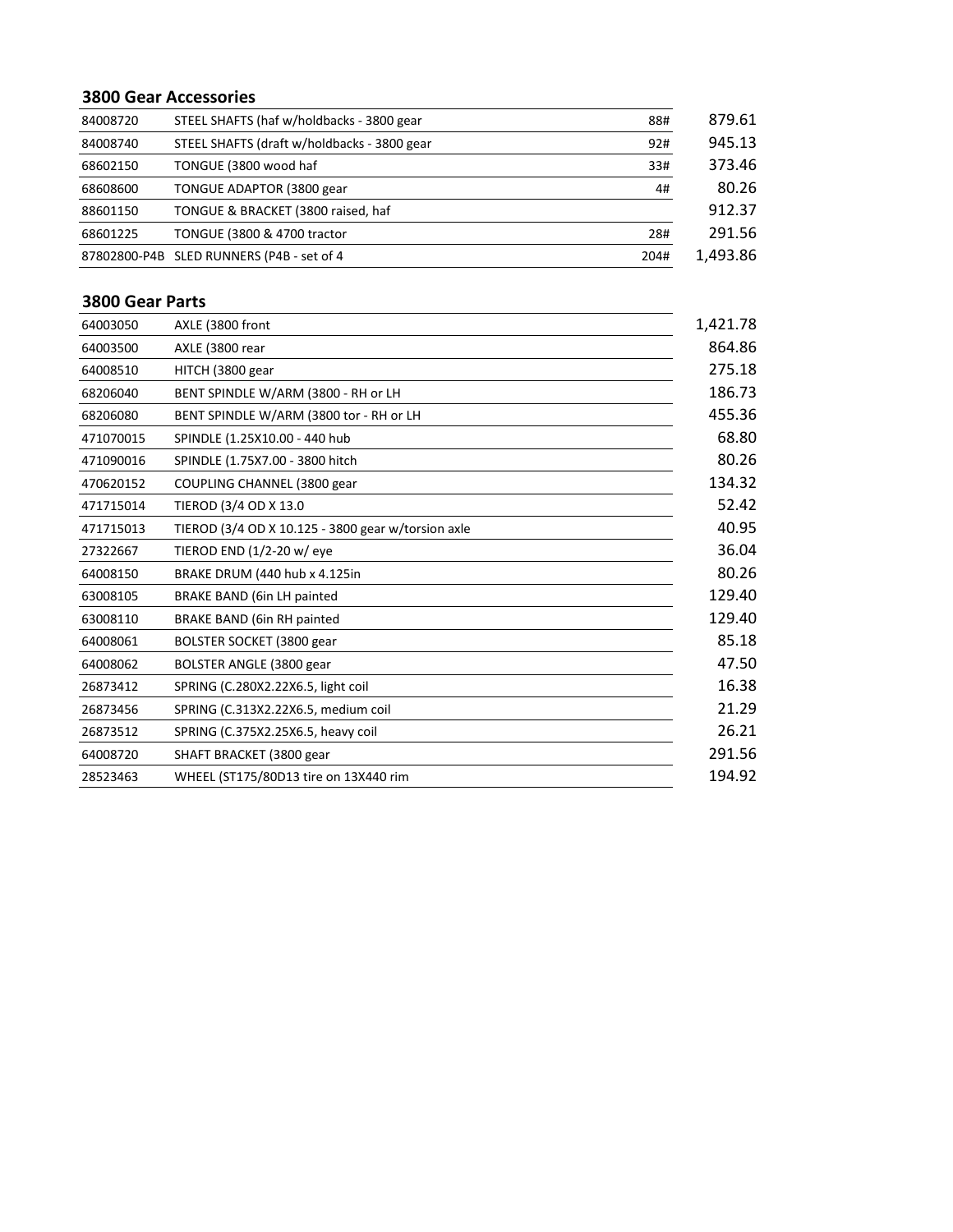# **9600 Gear**

*Beam standards and 7' coupling channel included. Mechanical brake lever w/cable included with mech brake gears. Specify (R) for 15" rims & new tires or (S) for 28" steel wheels after the part number.*

*\*\* Rubber torsion axle weight cap. = 2,000# per wheel x 4 = 8,000# on gear.*

| 84007800 | <b>BEST BUY / 9600 GEAR</b>                                           | 969# | 8.117.49 |
|----------|-----------------------------------------------------------------------|------|----------|
|          | <b>Includes:</b> wheels, beam standards, mech brakes w/lever & cable, |      |          |
|          | draft wood tongue, steel doubletree, steel ring neckyoke, hitch       |      |          |
|          | pin                                                                   |      |          |

|  | 9600 GEARS (Includes steel wheels, beam standards; brake lever & cable for mechancial brake gears. |
|--|----------------------------------------------------------------------------------------------------|
|--|----------------------------------------------------------------------------------------------------|

| 84007100 | 9600 GEAR (straight axle              | 736# | 5,990.17 |
|----------|---------------------------------------|------|----------|
| 84007200 | 9600 GEAR (straight axle, mech brakes | 792# | 6,928.74 |
| 84007300 | 9600 GEAR (torsion axle               | 805# | 8,543.81 |
| 84007400 | 9600 GEAR (torsion axle, mech brakes  | 861# | 8,951.67 |
| 84007000 | 9600 GEAR (less wheels                | 480# | 4,686.32 |
|          | For ST225/75R15 air tires - add       | 104# | 321.05   |

#### **9600 Gear Accessories**

| 84008080    | BOLSTER SPRINGS (4700 & 9600 gear - med | 80#  | 959.87   |
|-------------|-----------------------------------------|------|----------|
| 84008085    | BOLSTER SPRINGS (4700 & 9600 gear - hvy | 80#  | 959.87   |
| 68602250    | TONGUE (9600 wood draft                 | 61#  | 422.60   |
| 88601250    | TONGUE & BRACKET (9600 raised, draft    | 90#  | 910.73   |
| 68608520    | SPRING LIFT KIT (3800-4700-9600 tongue) | 10#  | 137.59   |
| 68608675    | TONGUE ADAPTOR (9600 gear               | 13#  | 137.59   |
| 68601350    | TONGUE (9600 tractor                    | 47#  | 455.36   |
| 87802800-6B | SLED RUNNERS (6B - set of 4             | 204# | 1,493.86 |

#### **9600 Gear Parts**

| AXLE (9600 front - straight axle               | 2,620.80 |
|------------------------------------------------|----------|
| AXLE (9600 rear - straight axle                | 1,513.51 |
| BENT SPINDLE W/ARM (9600 - RH or LH            | 244.06   |
| BENT SPINDLE W/ARM (6 ton old style - RH or LH | 244.06   |
| HITCH (9600 gear                               | 373.46   |
| BUSHING (ryertex 1-3/4                         | 45.86    |
| TIEROD (1-1/16 OD X 18.50)                     | 78.62    |
| TIEROD (1-1/16 OD X 20.75                      | 88.45    |
| TIEROD END (150R                               | 58.97    |
| SPINDLE (2.00X14.125 - 660 hub                 | 91.73    |
| SPINDLE (2.00X11.00 - 9600 hitch               | 104.83   |
| TONGUE BOLT & NUT (9600 gear                   | 15.53    |
| BRAKE DRUM (660 hub x 4.00in                   | 113.02   |
| BRAKE DRUM PIPE (8X1.75, weld on               | 32.76    |
| BRAKE BAND (8in LH painted                     | 155.61   |
| BRAKE BAND (8in RH painted                     | 155.61   |
| BOLSTER SOCKETS (4700 & 9600 gear              | 357.08   |
|                                                |          |

*Continued on next page.*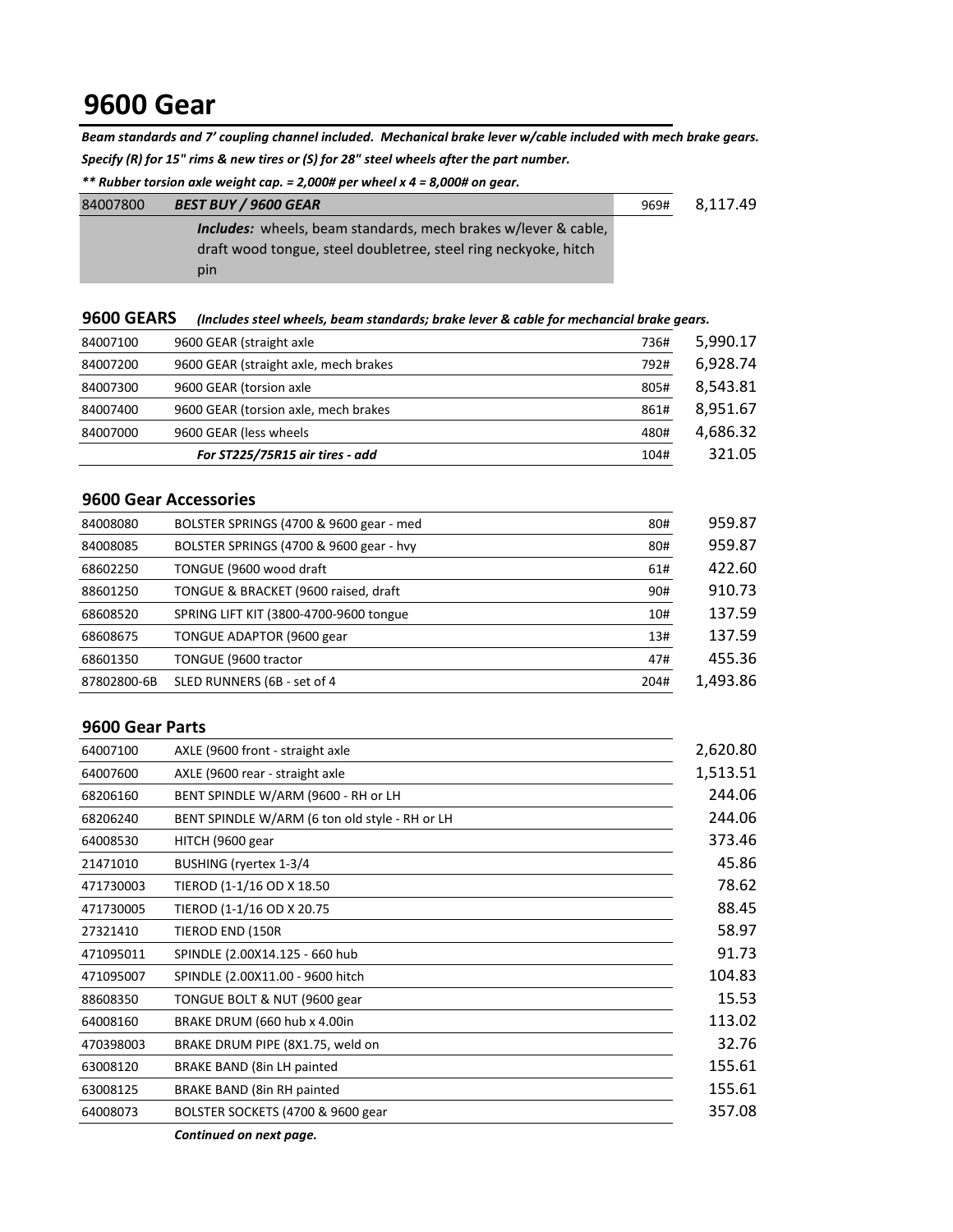#### *9600 Gear Parts - continued from previous page.*

| 64008088  | BOLSTER ANGLE (4700 & 9600 gear     | 145.78 |
|-----------|-------------------------------------|--------|
| 26873412  | SPRING (C.280X2.22X6.5, light coil  | 16.38  |
| 26873456  | SPRING (C.313X2.22X6.5, medium coil | 21.29  |
| 26873512  | SPRING (C.375X2.25X6.5, heavy coil  | 26.21  |
| 470630203 | COUPLING CHANNEL (9600 gear, 7ft    | 324.32 |
| 470620089 | BEAM STD (4700 & 9600 gear          | 29.48  |

# **Sled Runners**

| Safety chains included. |                                           |      |        |
|-------------------------|-------------------------------------------|------|--------|
| 87802500-4B             | SLED RUNNERS (4B - set of 2               | 102# | 746.93 |
|                         | 87802500-P4B SLED RUNNERS (P4B - set of 2 | 102# | 746.93 |
|                         | 87802500-5B SLED RUNNERS (5B - set of 2   | 102# | 746.93 |
|                         | 87802500-A5B SLED RUNNERS (A5B - set of 2 | 102# | 746.93 |
| 87802500-6B             | SLED RUNNERS (6B - set of 2               | 102# | 746.93 |

# **Wheels & Rims**

*Specify item number and bolt pattern.*

### **Wheels with 3/16" Rims**

| 69402075 | WHEEL (3/16 X 4 X 20 - pony                       | 30# | 160.52 |
|----------|---------------------------------------------------|-----|--------|
| 69402100 | WHEEL (3/16 X 4 X 24 - pony - auto 5 - 4-5-6 Bolt | 38# | 193.28 |

#### **Wheels with 1/4" Rims**

| 69402225 | WHEEL (1/4 X 5-1/2 X 26 - auto 5 - 4-5-6 Bolt | 59#  | 325.96 |
|----------|-----------------------------------------------|------|--------|
| 69402275 | WHEEL (1/4 X 5-1/2 X 28 - auto 5 - 4-5-6 Bolt | 64#  | 325.96 |
| 69402525 | WHEEL (1/4 X 8 X 28 - 5-6 Bolt                | 78#  | 357.08 |
| 69402400 | WHEEL (1/4 X 6-1/2 X 36 - 6-8 Bolt            | 103# | 473.38 |

#### **Misc Steel Wheels**

| 69402600 | WHEEL (3 X 16 wheelbarrow - 5/8 X 4 hub  | 13#  | 153.97 |
|----------|------------------------------------------|------|--------|
| 69402675 | WHEEL (3 X 16 wheelbarrow - 5/8 X 6 hub  | 13#  | 153.97 |
| 69402625 | WHEEL (3 X 16 wheelbarrow - 3/4 X 4 hub  | 13#  | 153.97 |
| 69402450 | WHEEL (1/4 X 6-1/2 X 36 w/cleats         | 128# | 717.44 |
| 69402425 | WHEEL (1/4 X 6-1/2 X 36 w/treadplate rim | 69#  | 538.90 |

#### **Wheel Parts**

| 470640084 | CENTER (8" X 4 pony bolt | 3# | 31.12 |
|-----------|--------------------------|----|-------|
| 470640081 | CENTER (8" X 4 bolt      | 3# | 31.12 |
| 470640085 | CENTER (8" X 5 bolt      | 3# | 31.12 |
| 470640086 | CENTER (8" X 6 bolt      | 3# | 31.12 |
| 470640087 | CENTER (8" X auto 5      | 3# | 31.12 |
| 470640088 | CENTER (11" X 6 bolt     | 6# | 55.69 |
| 470640090 | CENTER (11" X 8 bolt     | 6# | 55.69 |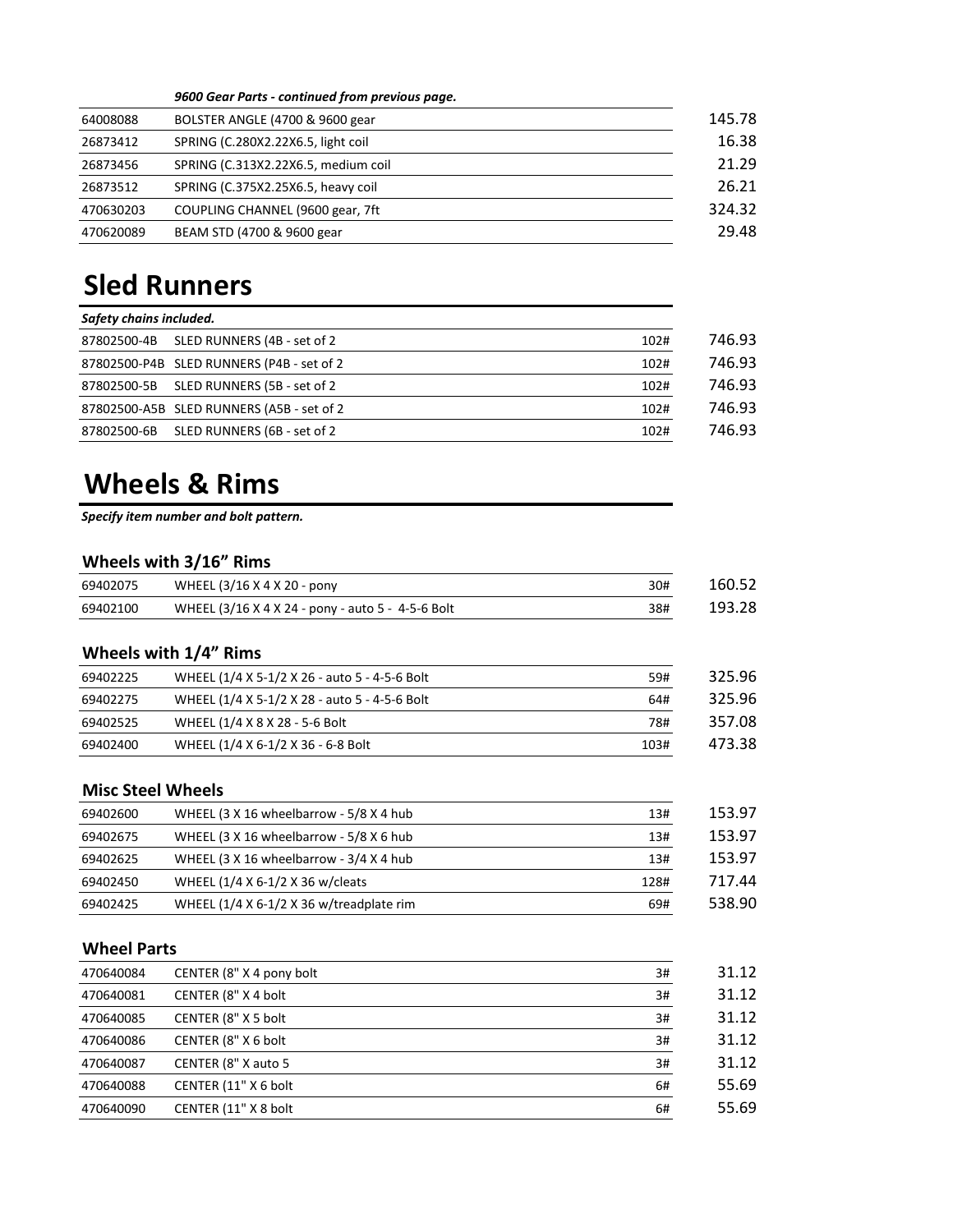## **Wheel Rims & Tires**

| 28523463 | WHEEL (ST175/80D13 tire on 13X440 rim                  | 40# | 194.92 |
|----------|--------------------------------------------------------|-----|--------|
| 28523618 | WHEEL (auto 5B 15X5 rim & ST205/75D15LRC tire          | 34# | 291.56 |
| 28523630 | WHEEL (auto 5B 15X6 rim & ST225/75R15 tire, 3.19 pilot | 40# | 324.32 |
| 28523522 | WHEEL (60n5.5 15X6 rim & ST225/75R15DB tire            | 50# | 455.36 |
| 28523532 | WHEEL (60n6 15X6 rim & ST225/75R15DB tire              | 50# | 406.22 |
| 28523556 | WHEEL (6B 16X8 rim & ST245/70R16 tire                  | 61# | 488.12 |

# **Hubs & Spindles**

# **Straight Spindles**

| 471070056 | SPINDLE (old style 1 ton & plow                | 88.45  |
|-----------|------------------------------------------------|--------|
| 471070015 | SPINDLE (1.25X10.00 - 440 hub - 3800 gear      | 68.80  |
| 471085003 | SPINDLE (1.625X10.00 - 555 hub - ag 5 bolt     | 73.71  |
| 471085004 | SPINDLE (1.625X10.00 - 450 hub - original cart | 73.71  |
| 471090010 | SPINDLE (1.75X11.563 - 545 hub - summit cart   | 80.26  |
| 471095011 | SPINDLE (2.00X14.125 - 660 hub - 9600 gear     | 91.73  |
| 471090020 | SPINDLE (1.75X12.313 - 660 old style           | 80.26  |
| 471095012 | SPINDLE (2.00X15.00, 8 ton                     | 91.73  |
| 471097503 | SPINDLE (2.25X16.00, 10 ton                    | 145.78 |

#### **Hub Assemblies**

|          | Bearings, seals, caps, bolts, etc. included.                |        |
|----------|-------------------------------------------------------------|--------|
| 65201150 | HUB ASSY (440 - 4BX4.0 bolt circle - 3800 gear, haf cart    | 75.35  |
| 65201200 | HUB ASSY (440 - 4BX4.0 bolt circle, coulter                 | 101.56 |
| 65201100 | HUB ASSY (450 - 4BX5.0 bolt circle - original cart          | 95.00  |
| 65201300 | HUB ASSY (555 - 5BX5.5 bolt circle - ag 5 bolt              | 96.64  |
| 65201250 | HUB ASSY (545 - 5BX4.5 bolt circle - 4700 gear, summit cart | 96.64  |
| 65201400 | HUB ASSY (6 ton old style - 6BX6.0 bolt circle              | 117.94 |
| 65201350 | HUB ASSY (660 - 6BX6.0 bolt circle - 9600 gear              | 203.11 |
| 65201450 | HUB ASSY (8 ton - 6BX6.0 bolt circle                        | 145.78 |
| 85204000 | HUB ASSY (10 ton - 8BX8.0 bolt circle                       | 295.78 |

## **Hub & Spindle Parts**

| 24321505 | HUB CAP (1 ton old style)                                           | 5.32 |
|----------|---------------------------------------------------------------------|------|
| 24321532 | HUB CAP (440 & 545 hub)                                             | 3.90 |
| 24321544 | HUB CAP (coulter                                                    | 4.41 |
| 24321652 | HUB CAP (450 hub, old style cart                                    | 4.88 |
| 24321721 | HUB CAP (6-8-10 ton                                                 | 6.04 |
| 24321834 | HUB CAP (660 hub                                                    | 8.65 |
| 24321917 | HUB CAP (10 ton hitch                                               | 9.80 |
| 20705083 | 1/2-20x7/8 WHEEL BOLT                                               | 1.80 |
| 20705913 | 9/16-18x1-1/8 WHEEL BOLT                                            | 2.96 |
| 20800592 | STUD 1/2-20 X 1.875 (1T wheel stud                                  | 2.74 |
| 24925850 | 1/2-20 WHEEL NUT 60° CONE ZP                                        | 1.11 |
| 24926830 | 5/8-18 HEX FINISHED SLOTTED NUT 5 ZP (450, 555, old style 1 ton hub | 2.10 |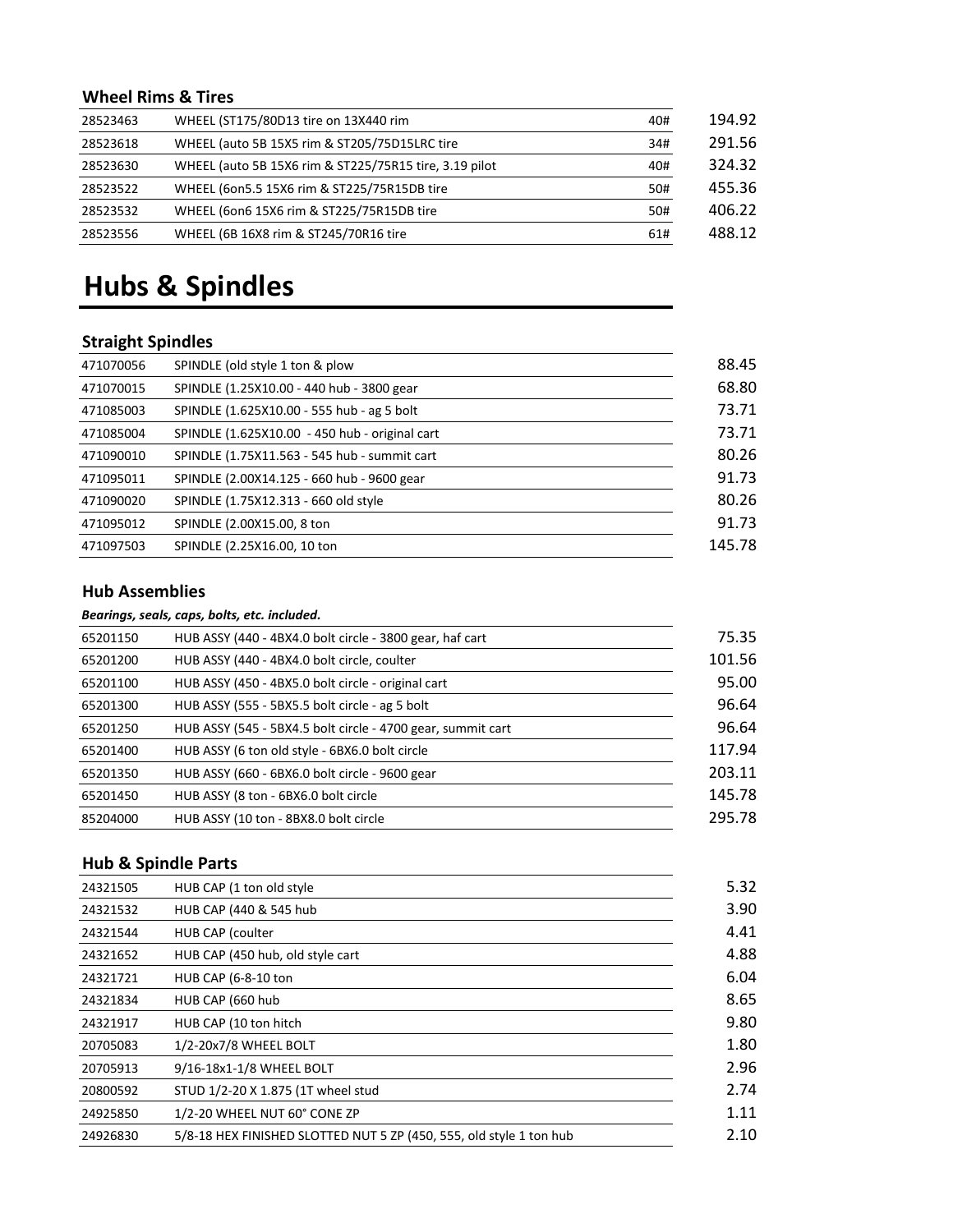*Continued on next page.*

*Hub & Spindle Parts - continued from previous page.*

| 24927850 | 3/4-16 HEX FINISHED SLOTTED NUT 5 ZP (440, old style 6 ton hub | 2.95  |
|----------|----------------------------------------------------------------|-------|
| 24928286 | 1-14 HEX SLOTTED JAM NUT 5 PL (545 hub                         | 3.69  |
| 24928283 | 1-14 HEX FINISHED SLOTTED NUT 5 YELLOW (660 hub                | 16.38 |
| 28376410 | 5/8 FLAT WASHER SAE ZP (450, 555, old style 1 ton hub          | 0.51  |
| 28377410 | 3/4 FLAT WASHER SAE ZP (440, old style 6 ton hub               | 0.43  |
| 28377840 | 3/4 SPINDLE WASHER (old style 6 ton, 8 ton, 10 ton hub         | 5.21  |
| 28378280 | 1 SPINDLE WASHER (hyd brake - 545 hub                          | 1.13  |
| 28378285 | 1 SPINDLE WASHER (660 hub                                      | 4.88  |
| 25221210 | 5/32X1 COTTER PIN ZP (450, 555, old style 1 ton hub            | 0.29  |
| 25221240 | 5/32X1-1/2 COTTER PIN ZP (545 hub                              | 0.23  |
| 25221430 | 3/16X1-1/4 COTTER PIN ZP (440, old style 6 ton hub             | 0.46  |
| 25221440 | 3/16X1-1/2 COTTER PIN ZP (660 hub                              | 0.56  |
|          |                                                                |       |

# **Bearings, Races & Seals**

| 20272324 | <b>BEARING (11749</b>          | Old Pioneer plows - outer           | 8.19  |
|----------|--------------------------------|-------------------------------------|-------|
| 20272469 | <b>BEARING (44643</b>          | Plows, coulters, 3800 gear          | 6.55  |
| 20272536 | <b>BEARING (44649</b>          | 545 hub - outer                     | 9.83  |
| 20272388 | <b>BEARING (11949</b>          | 450 & 555 hub - outer               | 8.19  |
| 20272576 | <b>BEARING (67048</b>          | 450 & 555 hub - inner               | 8.19  |
| 20272576 | <b>BEARING (67048</b>          | Old style 6 ton, 8-10 ton hub outer | 8.19  |
| 20272619 | <b>BEARING (68149</b>          | 545 hub - inner                     | 8.19  |
| 20272692 | <b>BEARING (48548</b>          | Old 6 ton - inner                   | 9.83  |
| 20272692 | <b>BEARING (48548)</b>         | 660 hub - outer                     | 9.83  |
| 20272724 | <b>BEARING (501349</b>         | 8 ton hub - inner                   | 14.74 |
| 20272775 | <b>BEARING (603049</b>         | 10 ton & 660 hub - inner            | 15.56 |
| 20274623 | BEARING (5/8 precision         |                                     | 4.06  |
| 20274633 | BEARING (3/4 precision         |                                     | 4.06  |
| 20274657 | BEARING (3/4 HD SP wheelbarrow |                                     | 26.21 |
| 25971264 | RACE (LM11710                  | Older Pioneer plows - outer         | 5.70  |
| 25971648 | RACE (L44610                   | Plows, coulters, 3800 gr, 545 outer | 4.88  |
| 25971825 | RACE (LM11910                  | 450 & 555 hub - outer               | 4.06  |
| 25972234 | RACE (LM67010                  | 450 & 555 hub - inner               | 4.06  |
| 25972234 | <b>RACE (LM67010</b>           | Old style 6 ton, 8-10 ton hub-outer | 4.06  |
| 25972684 | <b>RACE (LM48510</b>           | Old style 6 ton - inner             | 5.70  |
| 25972684 | <b>RACE (LM48510</b>           | 660 hub - outer                     | 5.70  |
| 25972758 | RACE (LM501310                 | 8 ton hub - inner                   | 7.34  |
| 25972946 | RACE (LM603011                 | 10 ton & 660 hub - inner            | 8.16  |
| 25972492 | RACE (L68111                   | 545 inner                           | 4.06  |
| 26272112 | SEAL (440 hub - CR-12411       |                                     | 3.24  |
| 26272269 | SEAL (450 & 550 hub - CR-16069 |                                     | 4.06  |
| 26272546 | SEAL (545 hub - CR-17146       |                                     | 4.06  |
| 26272482 | SEAL (660 hub - inner          |                                     | 13.07 |
| 26272527 | SEAL (660 hub - outer          |                                     | 13.89 |
| 26272508 | SEAL RUBBER (660 hub           |                                     | 8.16  |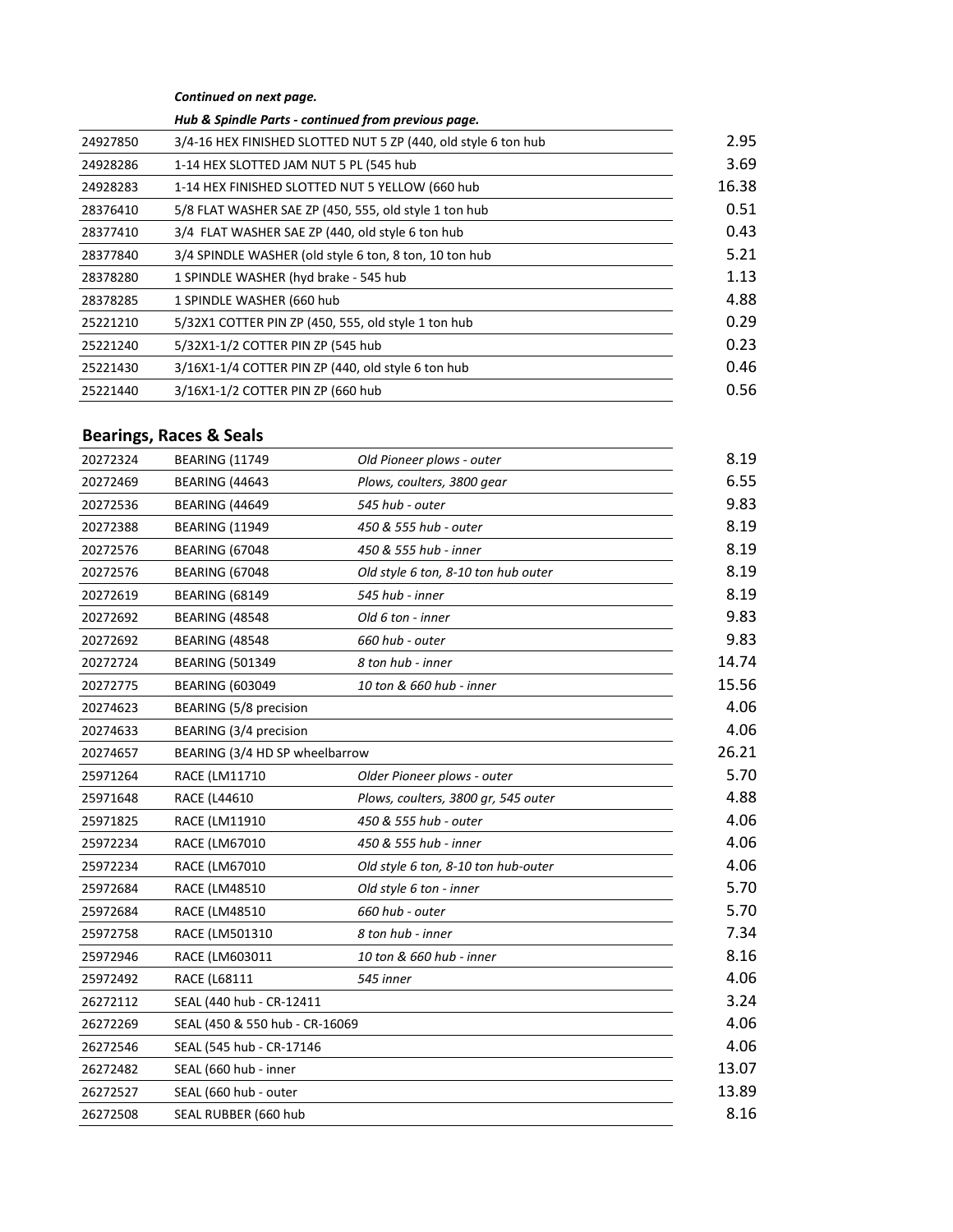| 26272329 | SEAL (6 ton hub - CR-17617                              | 5.05  |
|----------|---------------------------------------------------------|-------|
|          | Continued on next page.                                 |       |
|          | Bearings, Races & Seals - continued from previous page. |       |
| 26272428 | SEAL (3 lip - CR-17618                                  | 11.43 |
| 26272657 | SEAL (8 ton hub - CR-20044                              | 6.52  |
| 26272743 | SEAL (10 ton hub - CR-22392                             | 7.83  |

# **Toolboxes & Mounting Brackets**

| 68702200 | TOOLBOX (6" X 16"              | 10# | 158.89 |
|----------|--------------------------------|-----|--------|
| 68708600 | TOOLBOX BRACKET (seat post     | 2#  | 55.69  |
| 68708650 | TOOLBOX BRACKET (footlift plow | 2#  | 55.69  |

# **Tongues & Accessories**

*Wood tongues are all made of solid oak hardwood.* 

#### **Wood Tongues - with paint & hardware**

| 68602150 | TONGUE (3800 wood haf   | 33# | 373.46 |
|----------|-------------------------|-----|--------|
| 68602250 | TONGUE (9600 wood draft | 61# | 422.60 |

#### **Wood Tongues - with paint / less hardware**

| 477700003 | TONGUE (9600 wood, less hdwe                   | 60# | 153.97 |
|-----------|------------------------------------------------|-----|--------|
| 477700008 | TONGUE (draft cart 13', wood, less hdwe        | 44# | 153.97 |
| 477700004 | TONGUE (footlift & sulky plow, wood, less hdwe | 46# | 153.97 |

#### **Tongue Caps**

| 88608775 | <b>TONGUE CAP</b>         | 4# | 57.33 |
|----------|---------------------------|----|-------|
| 88608850 | <b>TONGUE CAP (safety</b> | 5# | 62.24 |

#### **Hammerstraps**

| 470650286 | HAMMERSTRAP (1.5" - for 5/8" pin  | 27.85 |
|-----------|-----------------------------------|-------|
| 470650287 | HAMMERSTRAP (1.75" - for 3/4" pin | 31.12 |

# **Neckyokes, Doubletrees, & Hardware**

#### **Steel Neckyokes**

| 65802135 | NECKYOKE (36" steel ring    | 15# |
|----------|-----------------------------|-----|
| 65802180 | NECKYOKE (42" steel ring    | 15# |
| 65802138 | NECKYOKE (36" steel eyebolt | 15# |
| 65802190 | NECKYOKE (42" steel eyebolt | 15# |

#### **Steel Doubletrees**

| 62604685 | DOUBLETREE (36"                 | 19# | 276.82 |
|----------|---------------------------------|-----|--------|
|          | 36" used on 3 & 4 horse eveners |     |        |
| 62604730 | DOUBLETREE (42"                 | 32# | 324.32 |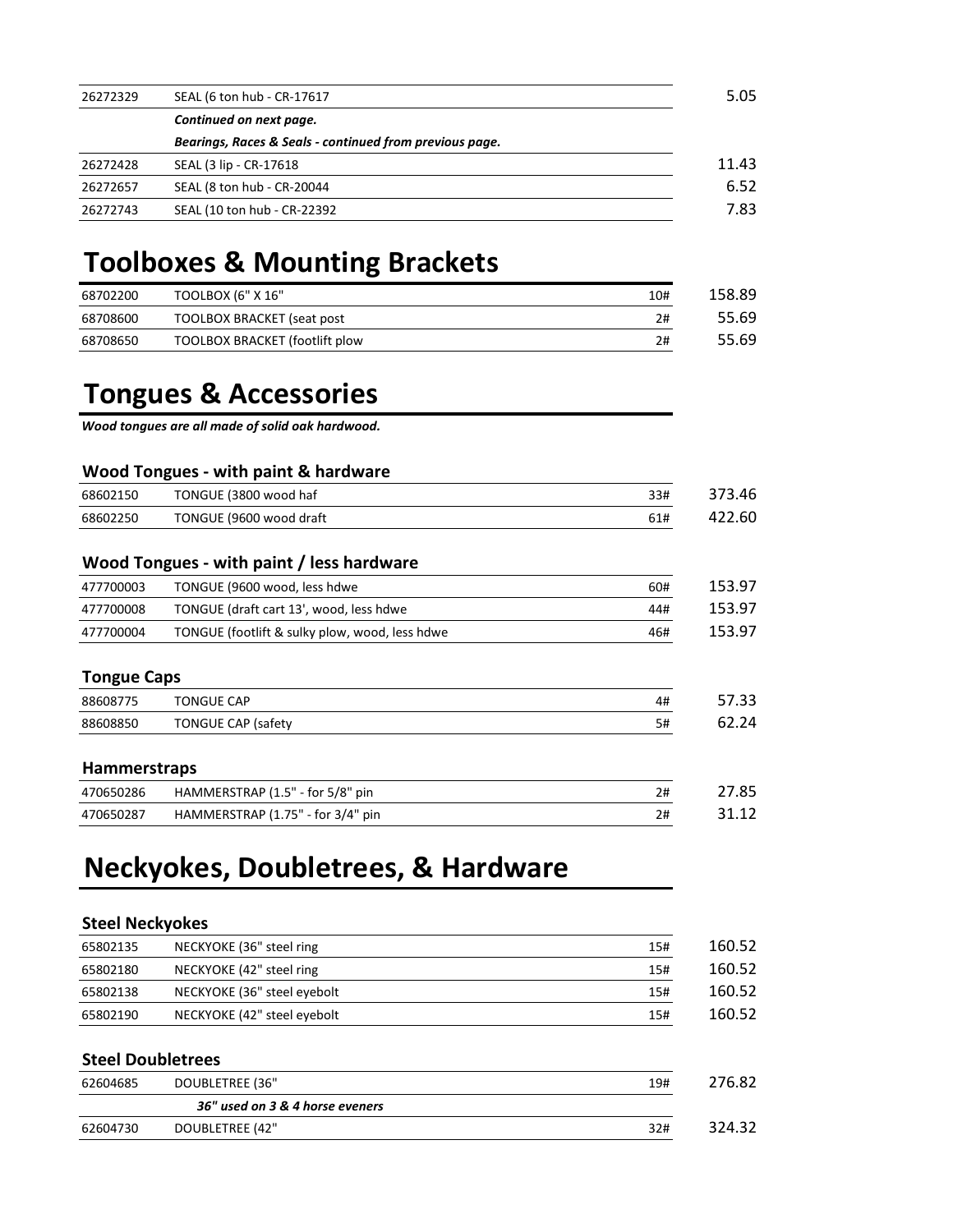# **Singletrees**

| 62604900              | SINGLETREE (with loop          | 6# | 90.09 |
|-----------------------|--------------------------------|----|-------|
| <b>Jockey Sticks</b>  |                                |    |       |
| 65806100              | <b>JOCKEY STICK (46"</b>       | 4# | 70.43 |
| <b>Hardware Items</b> |                                |    |       |
| 22071410              | CLEVIS (4" forged w/thumb bolt | 2# | 19.66 |
| 62608610              | SINGLETREE CONNECTOR (3 H      | 2# | 47.50 |
| 62608612              | SINGLETREE HOOK (7/16          | 1# | 6.52  |

# **Eveners & Hitches**

### **Eveners**

| 82604020 | EVENER (3 H                       | 51# | 612.61   |
|----------|-----------------------------------|-----|----------|
| 62604020 | EVENER BEAM (3 H - 55"            | 23# | 178.54   |
| 82604060 | EVENER (4 H                       | 68# | 819.00   |
| 62604060 | EVENER BEAM (4 H - 65"            | 28# | 226.04   |
| 62604100 | EVENER BEAM (5&6 H - 102"         | 63# | 437.35   |
| 62604180 | EQUALIZER (4 H plow - 61"         | 45# | 520.88   |
| 82604090 | EQUALIZER (4 H plow w/doubletrees | 85# | 1,113.84 |
|          |                                   |     |          |

## **Heavy 3 and 4 Horse Eveners for Tandem Hitches**

| 82604040 | EVENER (3 H heavy            | 69# | 773.14   |
|----------|------------------------------|-----|----------|
| 62604040 | EVENER BEAM (3 H heavy - 58" | 28# | 285.01   |
| 82604080 | EVENER (4 H heavy            | 98# | 1,028.66 |
| 62604080 | EVENER BEAM (4 H heavy - 72" | 34# | 340.70   |

## **Clevises & Pins**

| 22071410 | CLEVIS (4" forged w/thumb bolt           | 2# | 19.66 |
|----------|------------------------------------------|----|-------|
| 25223160 | HITCH PIN (1/2X3-5/8, rigid black handle | 1# | 11.47 |
| 25223275 | HITCH PIN (5/8X6-1/4 rigid black handle  | 1# | 14.74 |
| 25223580 | HITCH PIN (3/4X6-1/2, rigid red handle   | 1# | 18.02 |